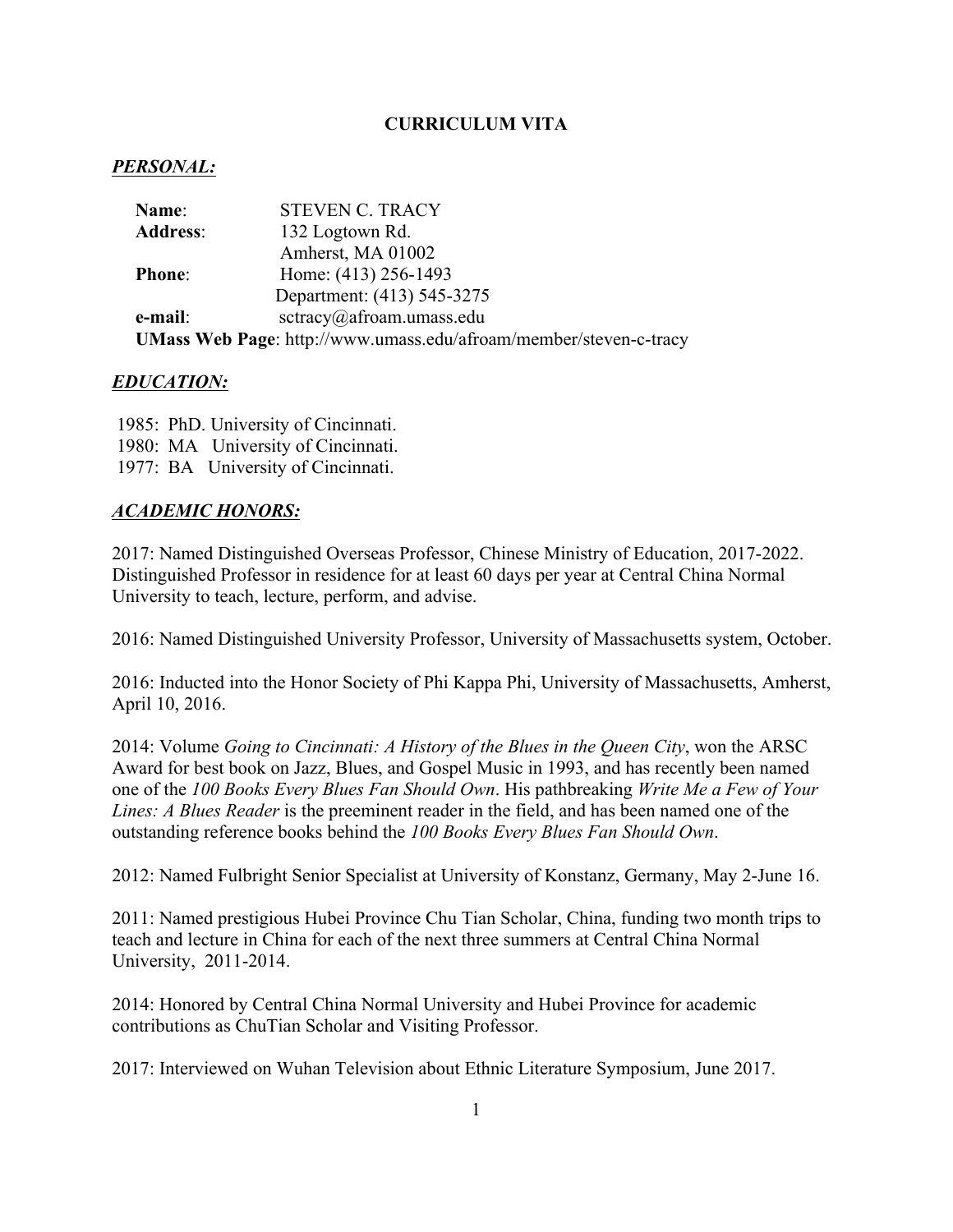2015: Featured on Wuhan Television Channel 6, the city's major television station, discussing his book *Hot Music, Ragmentation, and the Bluing of American Literature* and performing "I Can't Help It."

2014: Featured on Wuhan Television Channel 6, the city's major television station. Three television hosts conducted two separate interviews, one on location at the university and one in the television station studios. The interviews discussed his personal, academic and musical background and how they have operated separately and dovetailed in his career. Tracy performed "John Henry," "Swing Low, Sweet Chariot," and "Blues in A" during the interviews, and was also videotaped at the conference talking to participants, November 1-4.

2016: An invited speaker at the June graduation ceremony for students of Central China Normal University, including grads and undergrads from different departments.

2016: on the editorial Board of Foreign Language and Literature Research, Wuhan, China

2012: Selected for ISHA Institute program, University of Massachusetts, 2012-2013 school year.

2011: Distinguished Alumni Award, University of Cincinnati, Cincinnati, Ohio.

2011: Nominee, Distinguished Teacher Award, University of Massachusetts Amherst.

2010: Nominee: Alumni Hall of Fame, Walnut Hills High School, Cincinnati, Ohio.

2010: Nominee, Distinguished Teacher Award, University of Massachusetts, Amherst.

2010: Spotlight Scholar, University of Massachusetts, Amherst, November.

2010: Approved for the Fulbright Senior Specialist roster for 2010-2015.

2001: Honorable Mention, Gustavus C. Myers Award, for *Write Me a Few of Your Lines*

- 1999: Outstanding Alumni Lecture Series, Walnut Hills High School, Cincinnati, Ohio, March 18
- 1996: Greater Cincinnati Blues Society "Blue Ball" Lifetime Achievement Award
- 1995: Finalist, Post-Corbett Award for contributions to the Cincinnati cultural community
- 1994: Winner, Ohio Arts Council Individual Artist Grant of 5000 dollars, in area of music composition.
- 1994: Winner, ARSC Award for Excellence in Historical Recorded Sound Research, June 1994 (Jazz, Blues, and Gospel category; for *Going to Cincinnati*). Best research published in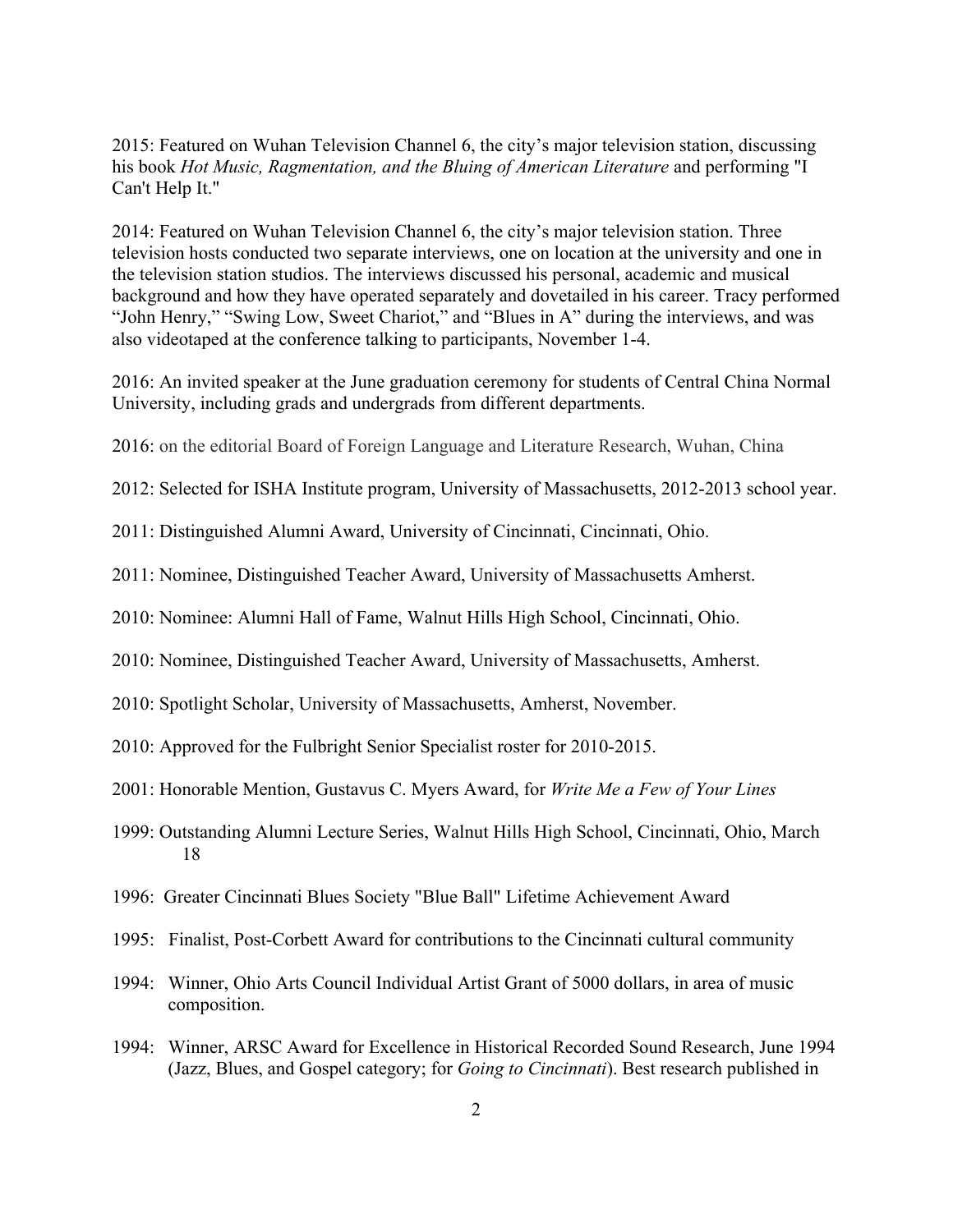1993.

- 1993: Finalist, Post-Corbett Award for contributions to the Cincinnati cultural community.
- 1991: Awarded the Miriam Titcomb Award by Seven Hills Awards Committee to travel to a conference to deliver a paper on African American literature and music.
- 1988: Awarded a Taft Postdoctoral Fellowship to write *Going to Cincinnati: A History of the Blues in the Queen City.*
- 1985: Summer Research Fellowship.
- 1984: Summer Research Fellowship.

1982-84: Two Charles Phelps Taft Fellowships, Department of English, University of Cincinnati.

#### *GRANTS AND FELLOWSHIPS:*

2011: Internationalization Grant to visit China to research W.E.B. DuBois and Langston Hughes's visits to China.

2011: PMYR Teaching Grant for equipment to video and audio record and translate materials into Chinese and German.

2008: UISFL Curriculum Development Support Grant, University of Massachusetts Amherst, for the project "African Music and its Influence on African American Music." Award Amount \$1000.00.

2005: Commonwealth College Research Fellowship for project supervised by Tracy.

1999: Faculty Research Grant, University of Massachusetts Amherst, for the project "The Influence of the Blues Tradition on 20<sup>th</sup> Century American Literature." Award amount: \$13,655.00.

Recipient of 1994 Ohio Arts Council Individual Artist Grant Fellowship in the category of music composition for the words and music to four original submitted songs. Award amount: \$5000.

#### *TEACHING/WORK EXPERIENCE*:

2016-Present Distinguished University Professor, UMass at Amherst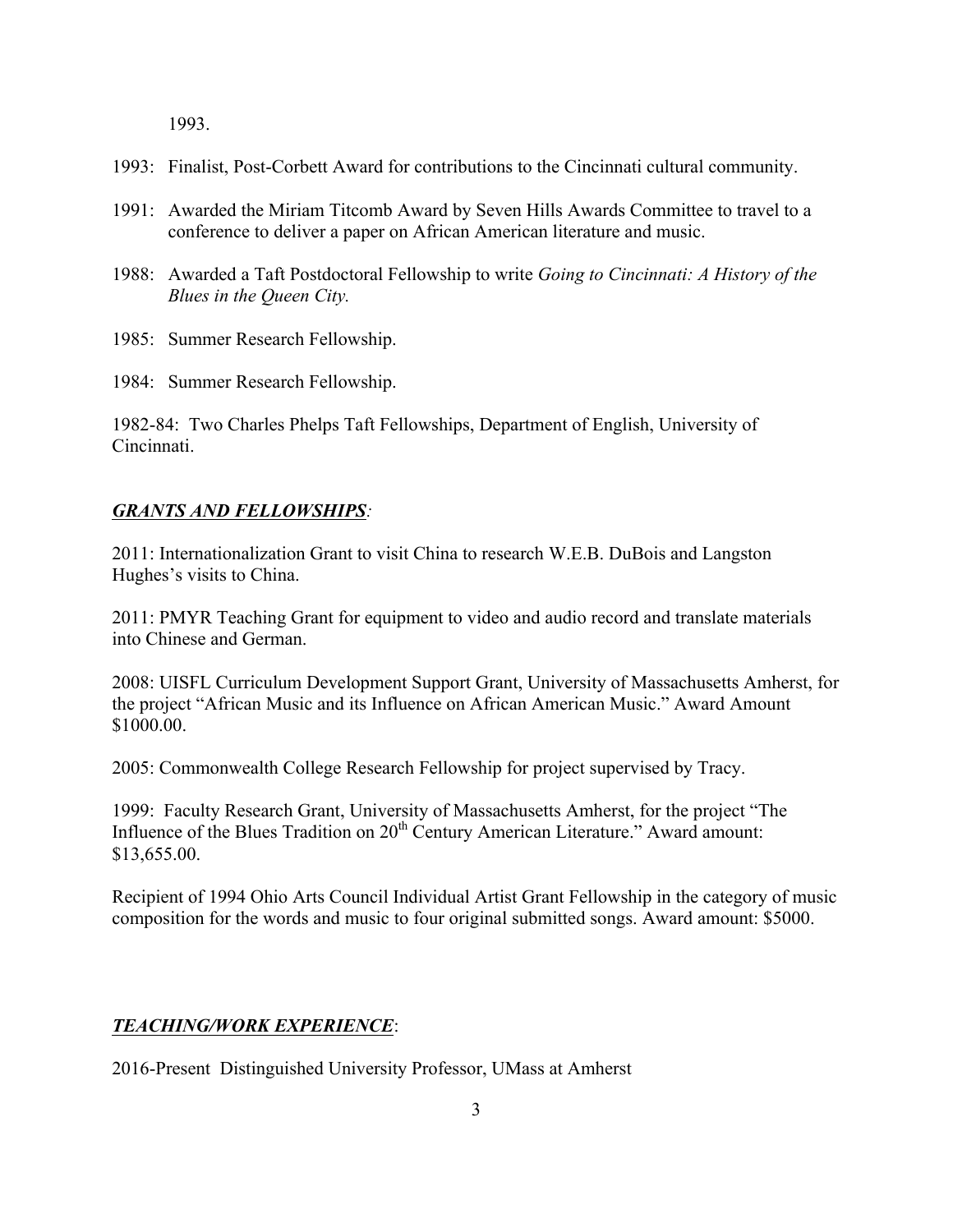| 2002-2015  | Professor of Afro-American Studies, U Mass at Amherst.                             |
|------------|------------------------------------------------------------------------------------|
| 1998-2002  | Associate Professor, Dept. of Afro-American Studies, U Mass at Amherst.            |
| 1995-1997  | Assistant Professor, Dept. of Afro-American Studies, U Mass at Amherst.            |
| 1993-96:   | Visiting Instructor, Xavier University, University of Cincinnati, and Raymond      |
|            | Walters College of the University of Cincinnati.                                   |
| 1989-1993: | Head, English, Seven Hills Upper School.                                           |
| 1987-88:   | Adjunct instructor, University of Cincinnati.                                      |
| 1985-87:   | Visiting instructor, University of Cincinnati.                                     |
| 1984-85:   | Adjunct instructor, University of Cincinnati.                                      |
| 1983:      | Special Editor of an issue of <i>MELUS</i> .                                       |
| 1981-82:   | Managing Editor of <i>MELUS</i> .                                                  |
| 1981-82:   | Fall Semester, Adjunct instructor, Northern Kentucky University.                   |
| 1981:      | Winter/Spring, Adjunct instructor, University of Cincinnati.                       |
| 1980:      | Research assistant to Wayne C. Miller, Dept. of English, University of Cincinnati. |
| 1980:      | Tutor, University of Cincinnati Writing Center.                                    |
| 1978:      | Summer Research Assistant to Wayne C. Miller.                                      |
| 1977-80:   | Graduate Teaching Assistant, English Department, University of Cincinnati.         |

### *COURSES OFFERED:*

Afro-American 799: Independent Study: Readings in Afro-American Literature (Graduate). Afro-American 753: Special Topics: The Blues (Graduate). Afro-American 690H: Writers of the Black Chicago Renaissance (Graduate). Afro-American 690J: Passing in American Literature (Graduate). Afro-American 666: Images of Afro-Americans in American Literature (Graduate). Afro-American 661: African American Poetry (Graduate). Afro-American 652: Literature of the Harlem Renaissance (Graduate). Afro-Am 652S: Major Figures in Afro-American Literature. English 529: Independent Study, 20th Century American Literature (Graduate). Afro-Am 390D: Langston Hughes. Afro-American 371: Afro-American Folklore. Afro-American 390H: Langston Hughes. Afro-Am 390C: Jazz and Blues Literature. English 360: British Romantic Poetry. Afro-American 345: Southern Literature. English 317: 19th Century American Poets. Afro-American 312: Survey, 1940-Present. English 302: Survey of American Lit., 1855-1919. Afro-American 291: The Blues Came Down Like Dark Night Showers of Rain.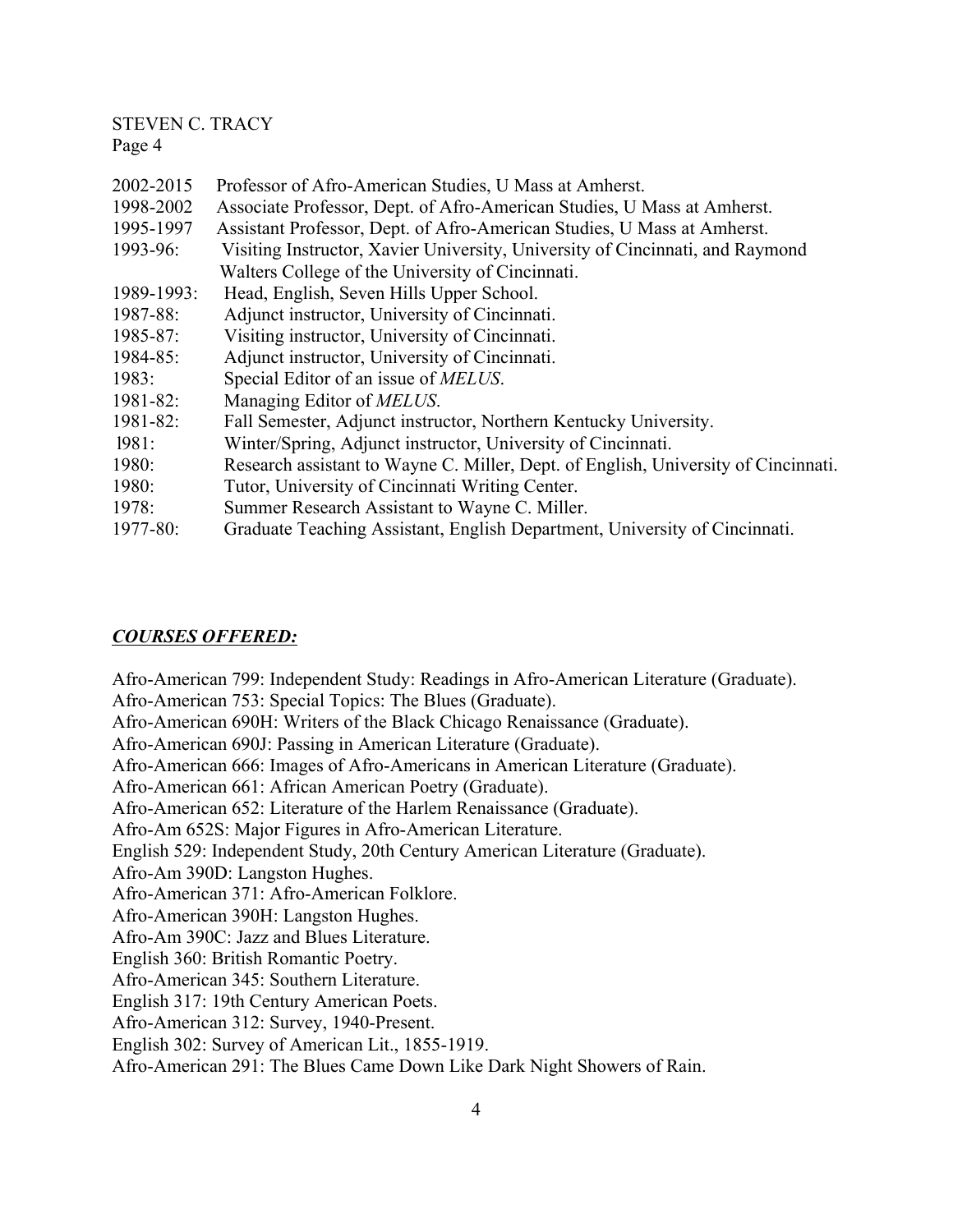Afro-American 277: Survey of Afro-American Lit. Afro-American 276: Survey of Afro-American Lit . Afro-American 273: Afro-American Poetry. Afro-American 252: Images of Afro-Americans in American Lit. Afro-American 234: The Harlem Renaissance. English 233: Major British Writers--19th/20th Century. English 232: Major British Writers--18th/19th Century. English 222: World Lit. English 207-209: Major American Writers, 1609-Present. English 202: Topics in Lit: The Harlem Renaissance. Afro-American 190E/F: Survey of Black Literature 1 and 2. English 124: Studies in Fiction. English 101-103: Freshman English Composition. English 100: Remedial English. Upper School: AP English, Survey of American Lit., Survey of English Lit., Composition.

## *ACADEMIC SERVICE:*

2016-present: Dean of HFA's Committee to Forward Nominations for Distinguished Professor.

2016-present: Member, First Generation Initiative.

2016-17: Chair, Personnel Committee, Afro-Am Studies

2014-15: Acting Chair, Personnel Committee, Afro-Am Studies

2013-2014: Chair, Student and Faculty Sub-Committee Studying Internationalism, UMass Ace Task Force on Internationalization (JFTI), Fall 2013-2014.

2013-2014: Member, Afro-American Women's History Search Committee.

2011: Member, Academic Committee, International Conference on 20<sup>th</sup> Century Literature in English from Cross-Cultural Perspectives, January 14-17.

2010-11: Chair, Department Faculty Search Committee.

2009: Chair, CHFA Native American Studies College Search Committee.

2008: Member, Native American Studies College Hiring Committee (chair Ron Welburn).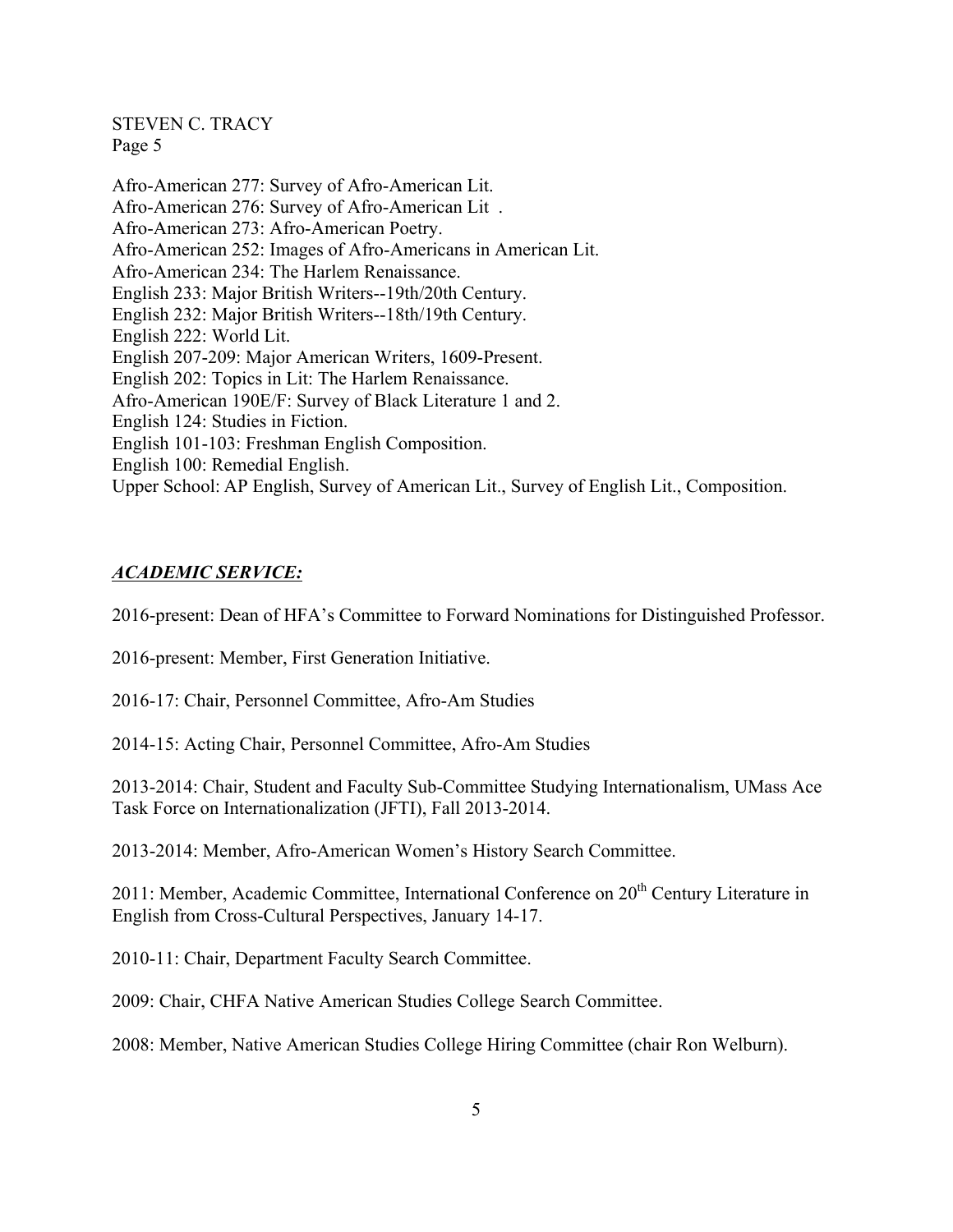2006-Present: Alumni Service Liaison.

1998-2010: Faculty Senator, University of Massachusetts Amherst.

Jan. 1997-2007: Member, Afro-American department Curriculum Coordinating Committee.

2007-Present: Chair, Afro-American Department Curriculum Committee.

1998-2003: Member, University Advisory Board, Black Musicians Festival, UMass Amherst.

Jan. 1997-Present: Coordinator, Honors Program in Afro-American Studies.

Jan. 1997-2004: Union representative, Dept. of Afro-American Studies.

May 1997-Present: Liaison to Library Acquisitions, Dept. of Afro-American Studies.

2000-2001: Chair, Assistant Professor Search Committee, Afro-American Studies.

## *SUPERVISING VISITING SCHOLARS*

2017-18: Twelve (12) visiting scholars and Fulbright scholars from China

2016-2017: Su Dongliang and LingyunYi

2015-2016: Runrun Pan, Xiaoxi Dong, Su Dongliang, Ding Xiaolei, Chenchen Wang

2014-2015: Yukuo Wang, Shimin, Itang Hongmei, Pi Pan

2013-2014: Yuanyuan Xu, Xiaoyan Li

### *LANGUAGES*: French and Spanish. *BOOKS AUTHORED:*

A Chinese translation of Tracy's first book, *Langston Hughes and the Blues*, Wuhan University Press, December 2018.

*Hot Music, Ragmentation, and the Bluing of American Literature*. University of Alabama Press, 2016. Paperback edition.

*Hot Music, Ragmentation, and the Bluing of American Literature*. University of Alabama Press,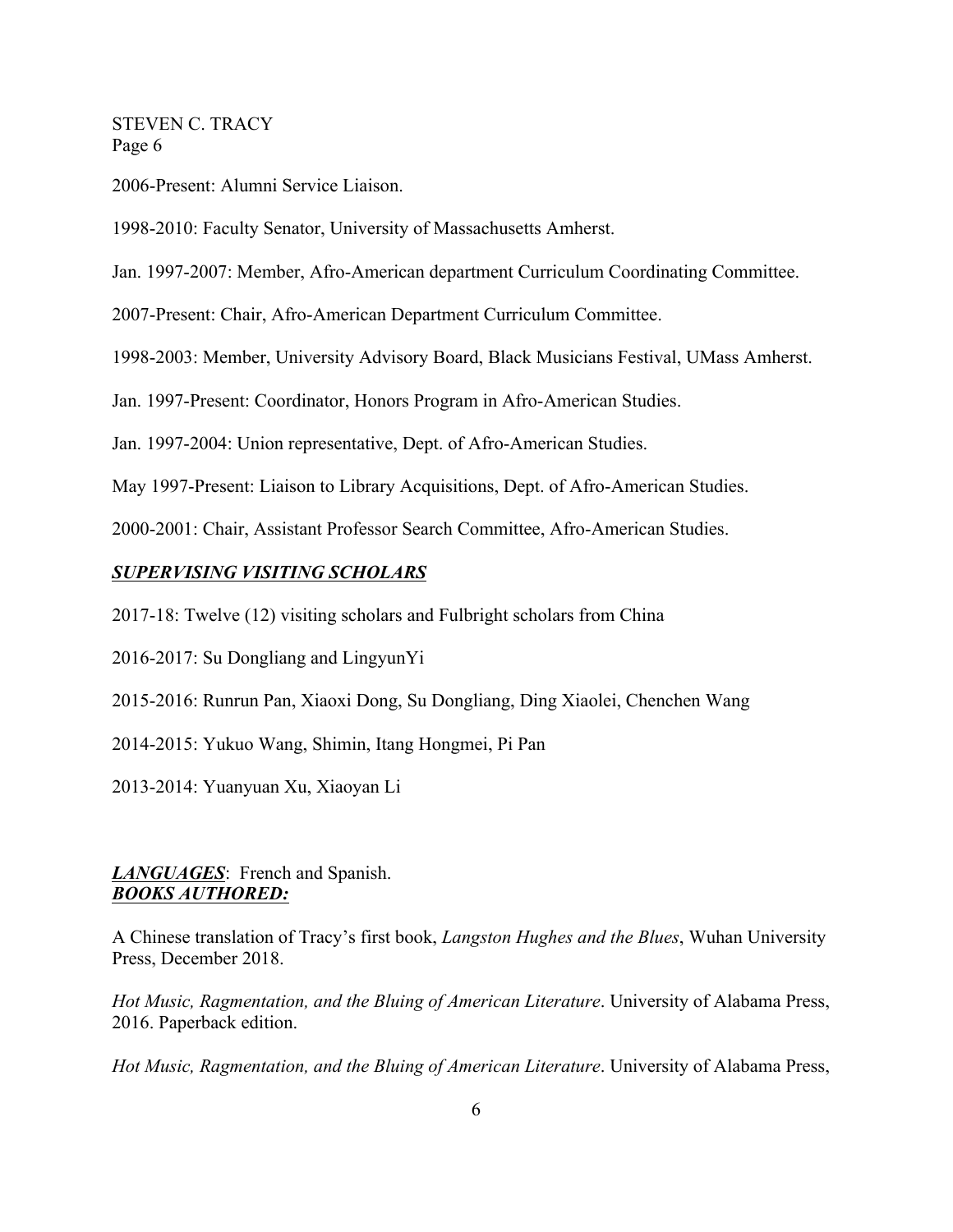2015.

*Langston Hughes and the Blues*. University of Illinois Press, 2001 (paperback reissue of my first book with a new introduction\*).

*A Brush with the Blues*. Provincetown: Rep House LLC, 1997 (a collaborative effort with portraits by Jack Coughlin and introduction and biographies/commentaries by Steve Tracy).

*Going to Cincinnati: A History of the Blues in the Queen City*. University of Illinois Press 1993.

*Langston Hughes and the Blues*. University of Illinois Press, 1988.

# **BOOKS EDITED:**

*Writers of the Black Chicago Renaissance,* editor. University of Illinois Press, November 2011.

*A Historical Guide to Ralph Ellison*, editor. Oxford University Press, 2004.

*A Historical Guide to Langston Hughes*, editor. Oxford University Press, 2003.

*The Collected Works of Langston Hughes, Vol. 12: Works for Children and Young Adults*. Textual editor and volume introduction. University of Missouri Press, 2001.

*Write Me a Few of Your Lines: A Blues Reader*. Amherst: University of Massachusetts Press, 1999.

## **BOOKS CO-EDITED:**

*After Winter: Essays on the Art and Life of Sterling A. Brown,* co-editor with John Edgar Tidwell. Oxford University Press, 2008.

*The Collected Works of Langston Hughes*, general co-editor with Arnold Rampersad, Dolan Hubbard and Leslie Sanders. 17 volumes. University of Missouri Press, 2001-2006.

## **BOOK INTRODUCTIONS AND APPARATUS:**

*John Henry: Roark Bradford's Novel and Play*. Introduction by Steven C. Tracy. Oxford University Press, 2011. Paperback edition\*.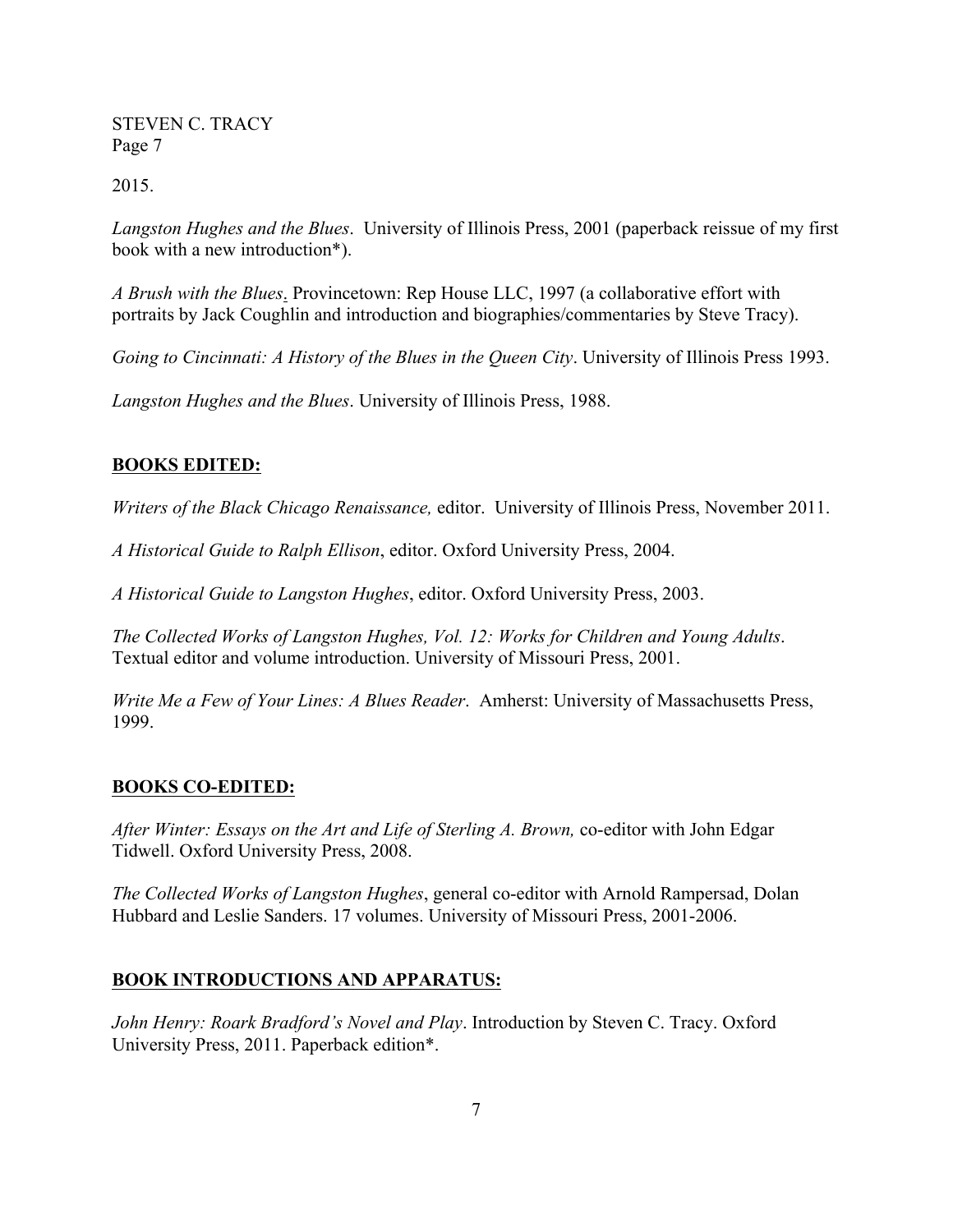*John Henry: Roark Bradford's Novel and Play*. Introduction by Steven C. Tracy. Oxford University Press, 2008.

*Wings On My Feet* by Howard W. Odum. Introduction by Steven C. Tracy. Indiana University Press, 2007.

*Rainbow Round My Shoulder* by Howard W. Odum. Introduction by Steven C. Tracy. Indiana University Press, 2006.

#### **CD-ROM PUBLICATIONS:**

Excerpts from *Langston Hughes and the Blues* included in the CD-Rom accompanying the Kennedy-Gioia edited A.B. Longman texts.

*An Introduction to Poetry, Fiction, and Drama Compact 4th ed*. *An Introduction to Poetry, Fiction, and Drama, 9th ed*. *An Introduction to Fiction, 9th ed. An Introduction to poetry, 11th ed.* 2014.

Excerpt from *Langston Hughes and the Blues* included on CD-Rom accompanying *Literature: An Introduction to Poetry, Fiction, and Drama*, 8th, edition, eds. X.J. Kennedy and D. Gioia. Addison, Wesley, and Longman, Inc., 2001.

Excerpt from *Langston Hughes and the Blues* included on CD-Rom accompanying An *Introduction to Fiction*, 8<sup>th</sup> edition, eds. X.J. Kennedy and D. Gioia. Addison, Wesley, and Longman, Inc., 2001.

Excerpt from *Langston Hughes and the Blues* included on CD-Rom accompanying *An Introduction to Poetry*, 10<sup>th</sup> edition, eds. X.J. Kennedy and D. Gioia. Addison, Wesley, and Longman, Inc., 2001.

Selected and recorded readings of a variety of poems written from the 16th to the 19th centuries to be included on *400 Greatest Poems You Ever Heard*, Rothe Technologies CD-ROM, 1999.

"Blues to Live By: Langston Hughes's 'The Blues I'm Playing.'" In *Exploring Short Stories*. Detroit: Gale 1997.

Excerpt from *Langston Hughes and the Blues*. In *The Norton Poetry Workshop*, CD-Rom to accompany *The Norton Anthology of Poetry*, 4th Ed., 1996.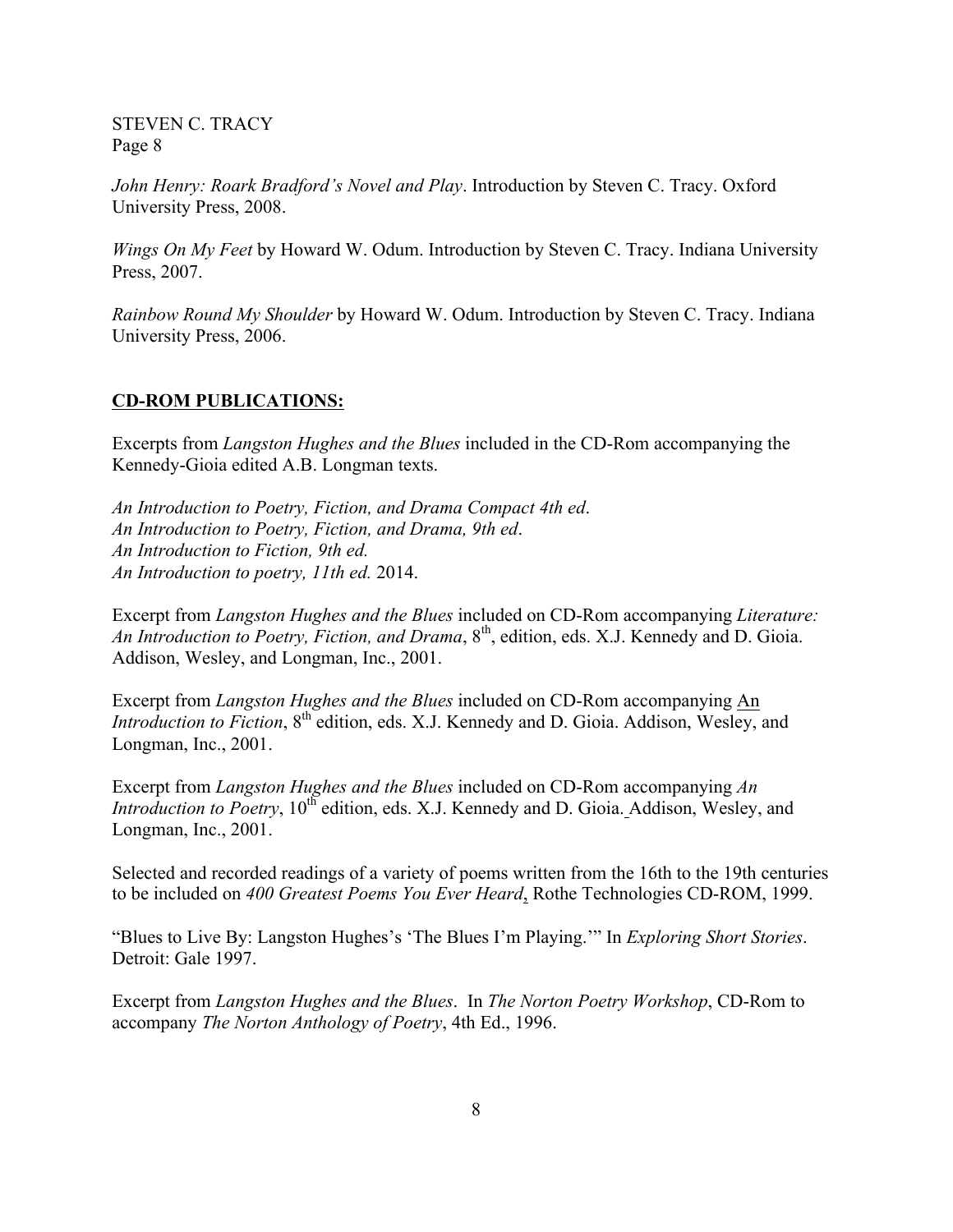## **CHAPTERS/ARTICLES IN BOOKS :**

Entries on *Autobiography of an Ex-Colored Man* and *Quicksand* for *Encyclopedia of the Harlem Renaissance*, ed. Venetria K. Patton, forthcoming 2019.

Author of biography of bluesman Freddy King printed on the label of a special  $50<sup>th</sup>$  anniversary release by Listerman Brewery, Cincinnati, Ohio, August 2018.

"James Baldwin." Erik Redling, et al, eds. *Handbook of the American Short Story*. De Gruyter, forthcoming 2019.

"Punctuation and the Blues." John Lennard et al, eds. *Punctuation in English Literature*. Cambridge University Press, forthcoming 2019.

"'Damn that Jim Crow': Blues Songs Confront American Apartheid." *Essays on the Kinsey Collection*. University of Cincinnati Press, forthcoming 2018.

"Beauty is in the Ear of the Beholder: Ellison, Eliot, and Armstrong." *The Edinburgh Companion to Eliot and the Arts*, University of Edinburgh Press, July 2016.

"How Many Light Bulbs Does it Take to Screw in a Blues Singer?" *The New Territory: Ralph Ellison and the 21st Century*, University Press of Mississippi, August 2016.

"The New Negro Renaissance." In *The Cambridge Companion to American Poets*. Ed. Mark Richardson. Cambridge: Cambridge University Press, 2015.

"King of the Blues, Parts 1-3." In *Blues Unlimited: The Essential Interviews*. Urbana: University of Illinois Press, 2015.

Excerpt from "Midnight Ruffles of Cat-Gut Lace: The Boogie Poems of Langston Hughes" published in Compact Literature: Reading, Writing, Reacting, 9th ed. Eds. Laurie G. Kirzner and Stephen R. Mandell

"Harlem Renaissance." In *Princeton Encyclopedia of Poetry and Poetics, New edition*. Princeton University Press, 2012.

"Without Respect to Gender." In *Langston Hughes*. Ed. R. Baxter Miller. Salem Press, 2012.

"The Hol-y-istic Blues of *Seven Guitars*." In *Completing the Twentieth-Century Cycle*. ed. Alan Nadel. University of Iowa Press, 2010: 50-70.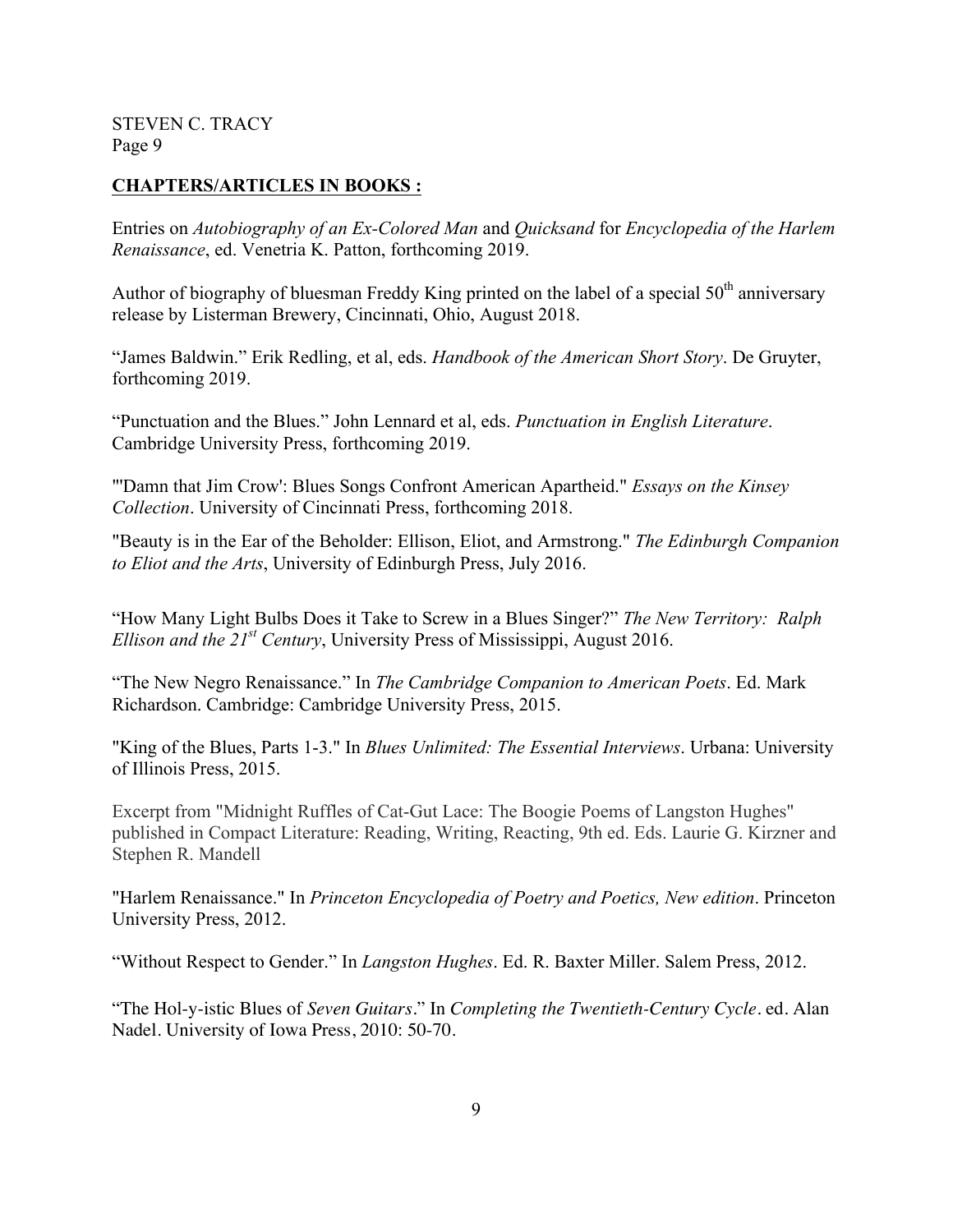"Discography of African American Music Related to Seven Guitars." In *Completing the Twentieth-Century Cycle*. ed. Alan Nadel. University of Iowa Press, 2010.

Entry on Langston Hughes in *Harlem Renaissance Lives*, ed. Henry Louis Gates, Oxford University Press, 2009: 272-77.

"Richard Wright and Langston Hughes." In *The Richard Wright Encyclopedia*, eds. Robert J. Butler and Jerry Ward, Greenwood Press, 2008: 185-87.

"Thanks, Jack, for That." In *Thriving on a Riff*. Oxford UP, 2008: 65-80.

"A Discography of Recordings Related to the Life and Work of Sterling Brown." In *After Winter*. Oxford UP, 2008: 443-447.

"The Dream Keeper." In *Langston Hughes: Bloom's Modern Critical Views, New Edition*. Bloom's Literary Criticism, 2008: 165-82.

"A Discography for *Southern Road*." In *After Winter*. Oxford UP, 2008: 449-455.

Entries on Langston Hughes, Blind Lemon Jefferson, Robert Johnson, Howlin' Wolf, Little Walter, John Lee Hooker, and Lonnie Johnson, *Dictionary of African American National Biography*, Oxford UP, 2007.

"Langston Hughes's *Not without Laughter*." In *Montage of a Dream*. Columbia: University of Missouri Press, 2007: 19-31.

Excerpt from *Langston Hughes and the Blues* reproduced in *My Literature Lab*, an electronic format, password-protected website to accompany *Literature* by X.J. Kennedy and D. Gioia, Pearson Longman, 2007.

"Midnight Ruffles of Cat-Gut Lace: The Boogie Poems of Langston Hughes." In *Literature: Reading, Reacting, Writing, eds Kirszner and Mandell.* 6<sup>th</sup> ed. Fort Worth: Harcourt Brace, 2006. Complete and Compact editions.

Entries on "Little Walter," "Cincinnati Blues," "Albert Washington," "Big Joe Duskin," and "Pigmeat Jarrett" in *The Encyclopedia of the Blues*, Routledge, 2006.

Entries on Blind Lemon Jefferson, Rosa Henderson, and Little Walter for the *Encyclopedia of African American Folklore*, Greenwood Press, 2005: 590-91; 693-94; 1363-64.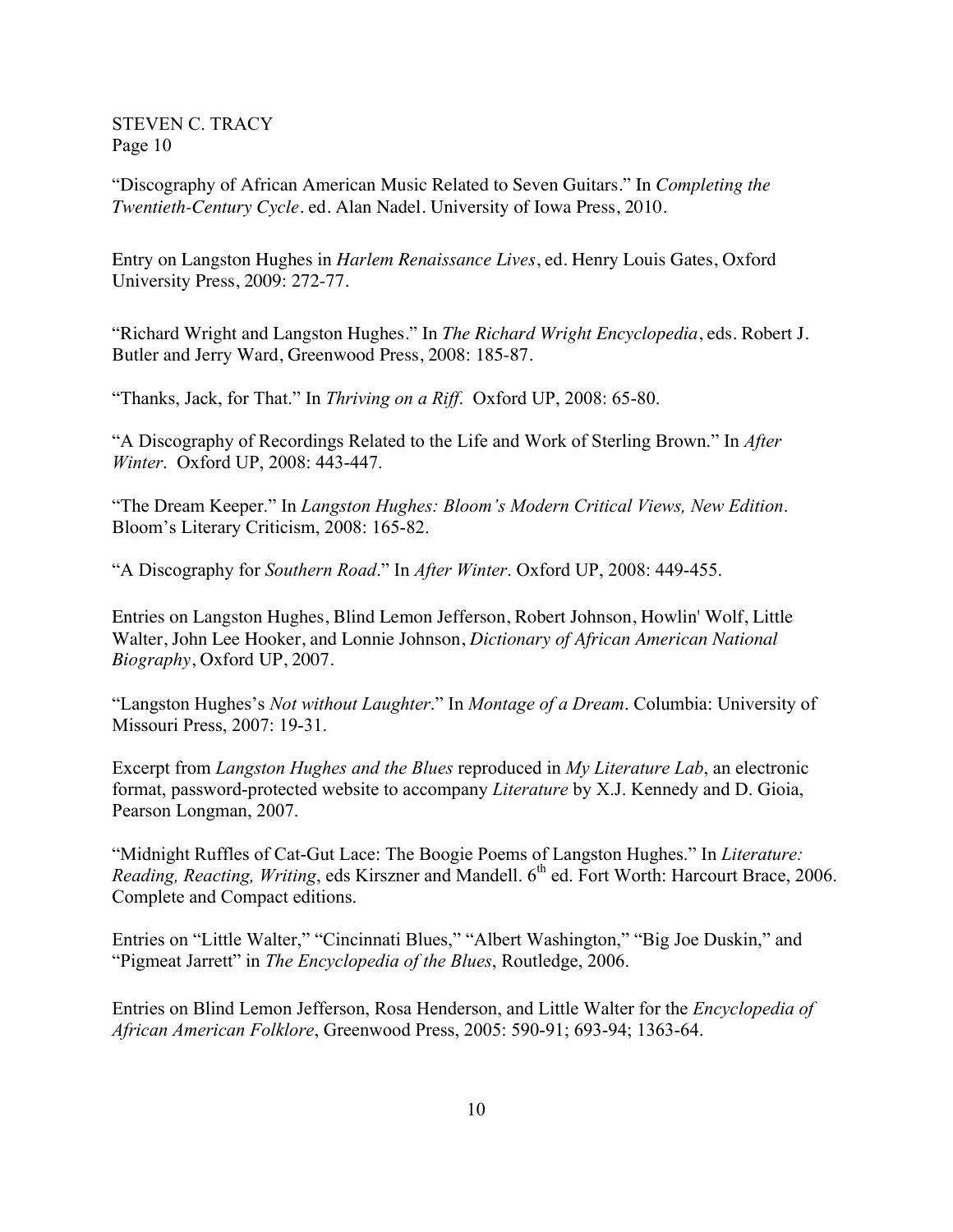Entries on "The Blues," "Blues Poetry," Jazz and Literature," and Raymond G. Dandridge for *The Encyclopedia of African American Literature*, Greenwood Press, 2005: 154-62; 383-85; 849-54.

Entries on "The Blues" and "Mamie Smith" *The Encyclopedia of the Harlem Renaissance*, Fitzroy and Dearborn, 2004: 155-59; 1126-28.

Entries on "Blind Lemon Jefferson," Langston Hughes," Robert Johnson," John Lee Hooker." in *African American Lives*, ed Henry Louis Gates and Evelyn Higginbotham. Oxford UP, 2004: 408-10; 419-23; 445-46; 463-65.

"Langston Hughes: Poetry, Blues and Gospel--Somewhere to Stand," originally published in the book *Langston Hughes: the Man, His Art, and His Continuing Influence*, edited by C. James Trotman, Garland Publishing, 1995, republished by Gale Research in the book *Poetry Criticism PC-53* in hardcover textbook, e-book, electronic, and online versions in March 2004: 116-20.

"The Blues Novel." in *The Cambridge Companion to the African American Novel*. Cambridge University Press, 2004: 122-38.

"Ralph Ellison and African American Music." In *A Historical Guide to Ralph Ellison*. Oxford University Press, 2004.

"Langston Hughes and African American Vernacular Music." in *A Historical Guide to Langston Hughes*, ed. Steven C. Tracy. Oxford University Press, 2004.

"To the Tune of Those Weary Blues" in Harlem Renaissance: A Gale Critical Companion, Volume 2, ed. Janet Witalec. Gale, 2003: 621-33.

Essay on Blind Lemon Jefferson has been reprinted in Mark Carnes, ed. *Invisible Giants*. Oxford University Press, 2003.

"The Blues Live On: Personal Reflections." In *Such Sweet Thunder: Views on Black American Music*. Fine Arts Center Press, 2003: 182-89.

"To the Tune of Those Weary Blues" reprinted in *Harlem Renaissance: A Gale Critical Companion*, vol. 2. Ed. Janet Witalec. Gale, 2003: 621-33.

"'Black Twice:' Performance Conditions for Blues and Gospel Artists." *The Cambridge Companion to Blues and Gospel*. Cambridge University Press, 2002.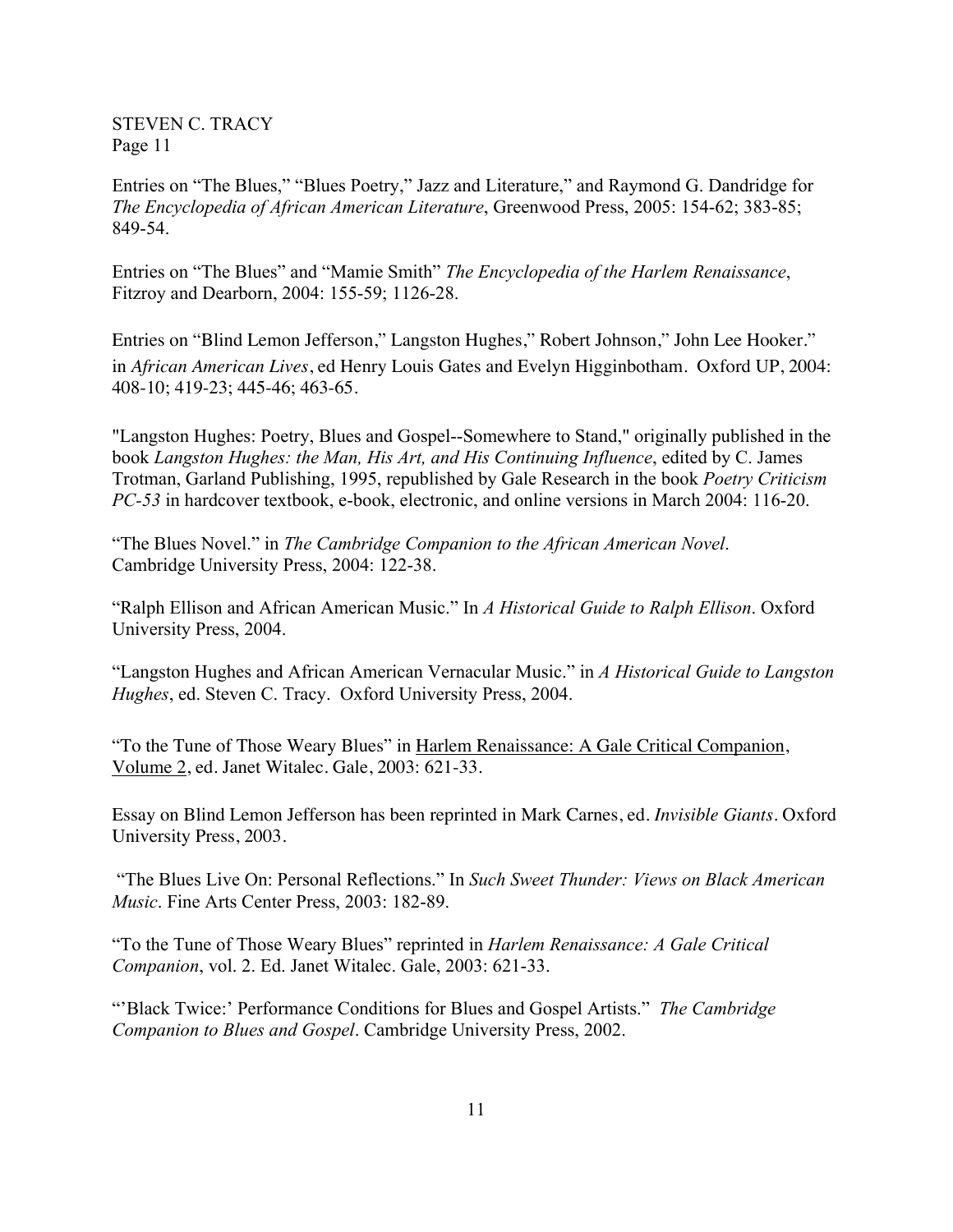Langston Hughes's "The Blues I'm Playing": A Study Guide from Gale's *Short Stories for Students* (Volume 07, Chapter 1). Gale, 2002.

Entry on "Blind Lemon Jefferson." In *Invisible Giants*. Ed. Mark Carnes. Oxford University Press, 2002: 166-69.

"Midnight Ruffles of Cat-Gut Lace: The Boogie Poems of Langston Hughes." In *Literature: Reading, Reacting, Writing*, eds Kirszner and Mandell. Harcourt Brace, 2001.

"Poetry, Blues, and Gospel." In *Literature and Ourselves, 3rd edition.*Ed. Gloria Mason Henderson, Bill Day, and Sandra Stevenson Waller. Longman, 2001: 518-22.

Entries on Langston Hughes, Blind Lemon Jefferson, Robert Johnson, Howlin' Wolf, Little Walter, and Lonnie Johnson, *Dictionary of American National Biography*, Oxford UP, 1999.

"Hughes's Early Jazz and Blues Experiences." In *Langston Hughes: Bloom's Major Poets*. Chelsea House, 1999: 31-33.

"Hughes's Appropriation of Spirituals and Gospel Music." In *Langston Hughes: Bloom's Major Poets*. Chelsea House, 1999: 64.

"Midnight Ruffles of Cat-Gut Lace: The Boogie Poems of Langston Hughes." In *Langston Hughes: A Collection of Poems*. Harcourt Brace, 1998: 65-75.

"Midnight Ruffles of Cat-Gut Lace: The Boogie Poems of Langston Hughes." In *Contemporary Literary Criticism Vol. 108*. Gale, 1998.

"Simple's Great African American Joke." In *Contemporary Literary Criticism Select*. On-Line Subscription. Gale, 1998.

"The Use of Sacred and Secular Music in Rudolph Fisher's 'The Promised Land.'" In *Sinners and Saints*. University of Liege Press, 1997: 231-46.

Excerpt from "The Devil's Son-In-Law *and Invisible Man*" published in *Ralph Ellison's Invisible Man*. Ed. Harold Bloom. Chelsea House, 1996: 56-59.

Excerpt from *Langston Hughes and the Blues* published in *The Bedford Introduction to*  Literature, 4th and 5<sup>th</sup> editions. Ed. Michael Meyer. Bedford Books of St. Martin's Press, 1996. 917-918.

"Poetry, Blues, and Gospel: The Art of Langston Hughes." In *Langston Hughes: The Man, His Art, and His Continuing Influence*. Ed. C. James Trotman. Garland, 1995. 51-61.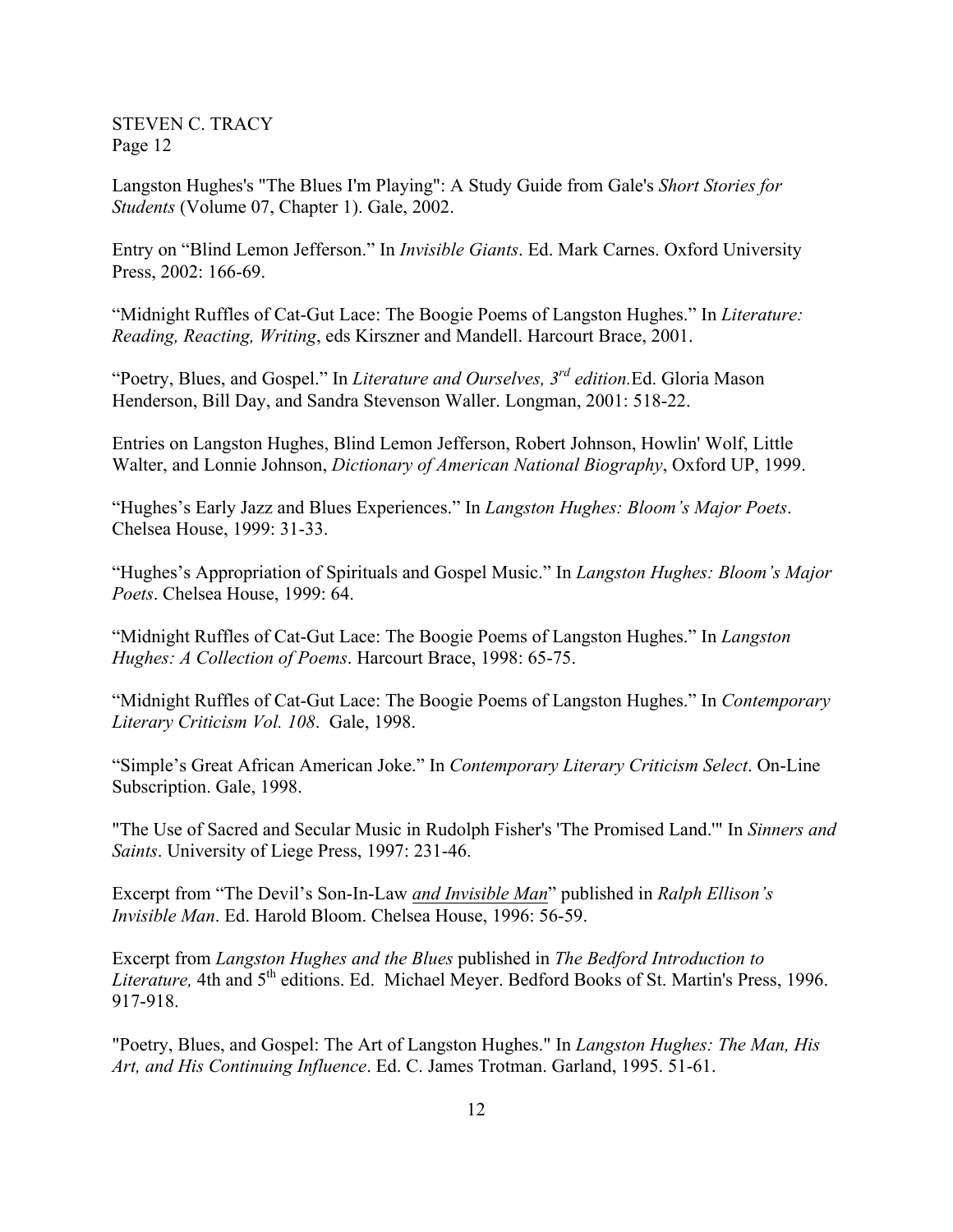Excerpt from "Simple's Great African American Joke" in *Black American Prose Writers of the Harlem Renaissance*, ed. Harold Bloom. Chelsea House, 1994: 70-71.

"To the Tune of Those Weary Blues." In *Langston Hughes: Critical Perspectives Past and Present.* Eds. Henry Louis Gates and K.A. Appiah. Amistad Press, 1993: 69-93.

"Ralph Ellison's Molotov Cocktail Party and All That Modernist Jazz." In *T.S. Eliot and the Heritage of Africa: The Magus and the Moor as Metaphor* by Robert F. Fleissner. Peter Lang, 1992: 176-86.

Contributing Editor, *D.C. Heath Anthology of American Literature*, 1st, 2nd, and 3rd editions. Selected, edited, wrote headnotes and instuctor's guide notes for section on blues lyrics: 1721-28; 1722-28.

"Simple's Great African American Joke." In *Short Story Criticism Volume 6*. Gale Research, Inc., 1990: 142-46.

#### *JOURNAL ARTICLES*:

Co-editor of upcoming issue of *Langston Hughes Review* with Lianggong Luo, "Hughes and China. Forthcoming 2019.

"Sonny in the Dark." *The James Baldwin Review* 1:1 (2015): 164-78. Hard copy and online journal, the online journal featuring a speaking and musical performance of my work in the journal.

"Without Respect to Gender." *Foreign Literature Studies* 32: 6 (December 2010).

"Putting the Blue, Black, and Red in the Red, White, and Blue." *Foreign Literature Studies* 30: 2 (April 2008): 31-49.

"Bert Williams." *MELUS* 29:2 (2004): 41-44.

"Langston Hughes's Works for Children and Young Adults." *Langston Hughes Review* 17: 2 (Fall-Spring 2002): 78-93.

"The Single Career of Albert Washington." *Juke Blues* 46 (2000): 44-47.

"Blues to Live By: Langston Hughes's 'The Blues I'm Playing.' *The Langston Hughes Review*, 12:1 (1993): 12-18.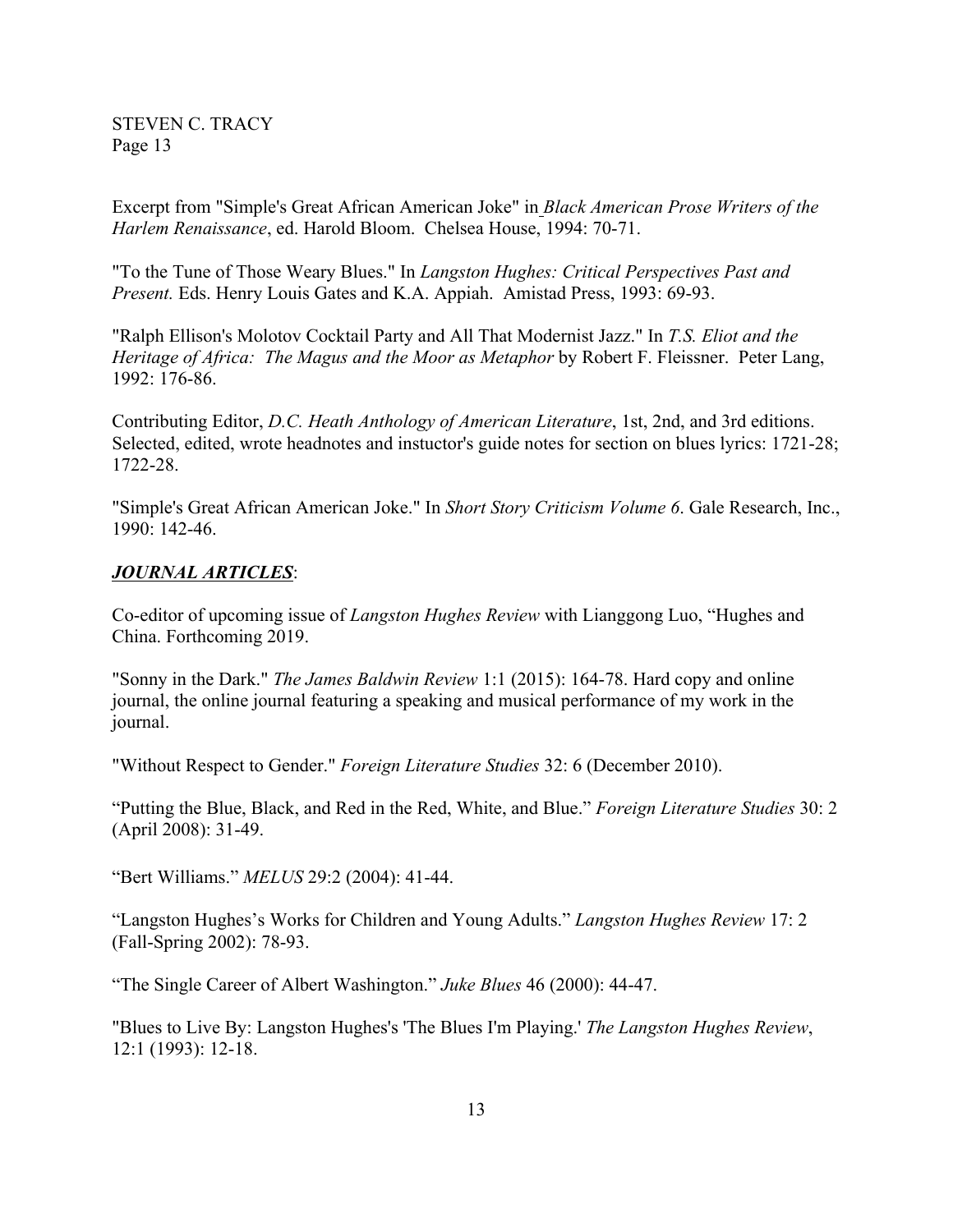William Carlos Williams and a Magazine of New Rhythms." *The William Carlos Williams Review*, 15:2, (1989): 17-29.

"The Devil's Son-in-Law and Invisible Man." *MELUS*, 15: (1988): 47-64.

"The Centennial of Ma Rainey's Birth." *MELUS*, 14:1 (1987): 85-90.

"'Saving the Day': The Recorded Sermons of Sutton E. Griggs." *Phylon*, 47:2 (1986): 159-66.

"'Midnight Ruffles of Catgut Lace': The Boogie Poems of Langston Hughes." *CLA Journal*, 32:1 (1988): 55-68.

"Simple's Great African American Joke." CLA Journal, 27:3 (1984): 239-53.

"The Blues in Future American Literature Anthologies." *MELUS*, 10:1 (1983): 15-28.

"'To the Tune of Those Weary Blues': The Influence of the Blues Tradition on Langston Hughes's Blues Poems." *MELUS*, 8:3 (1981): 73-98.

### *REVIEWS*:

Invited Review of *My Dear Boy: Carrie Hughes's Letters to Langston Hughes, 1926-1938*. Eds. Carmaletta Williams and John Edgar Tidwell. *South Atlantic Review*. Spring, 2018, Vol. 83 Issue 1, p. 92, 3 p.

Invited Review of Adam Bradley's *Ralph Ellison in Progress*. *Review of English Studies*, 2010. 8

"Review of Cheryl Wall's *Worrying the Line." Studies in American Fiction* 33.2 (2006): 251- 53.

Invited Review of *The Myth of Aunt Jemima*, by Diane Roberts. *American Literature* (1996): 612-14.

Invited Review of *From Blues to Bop*, ed. Richard N. Albert. *MELUS* 19:3 (1994): 133-35.

Invited Review of *Virginia Piedmont Blues* by Barry Lee Pearson. *Southern Folklore*. Invited Review of *Reading Race* by Aldon Lynn Nielsen. *The William Carlos Williams Review*, 17:1 (1991): 27-33.

Invited Review of *Red River Blues* by Bruce Bastin. Southern Folklore, 46:2 (1987).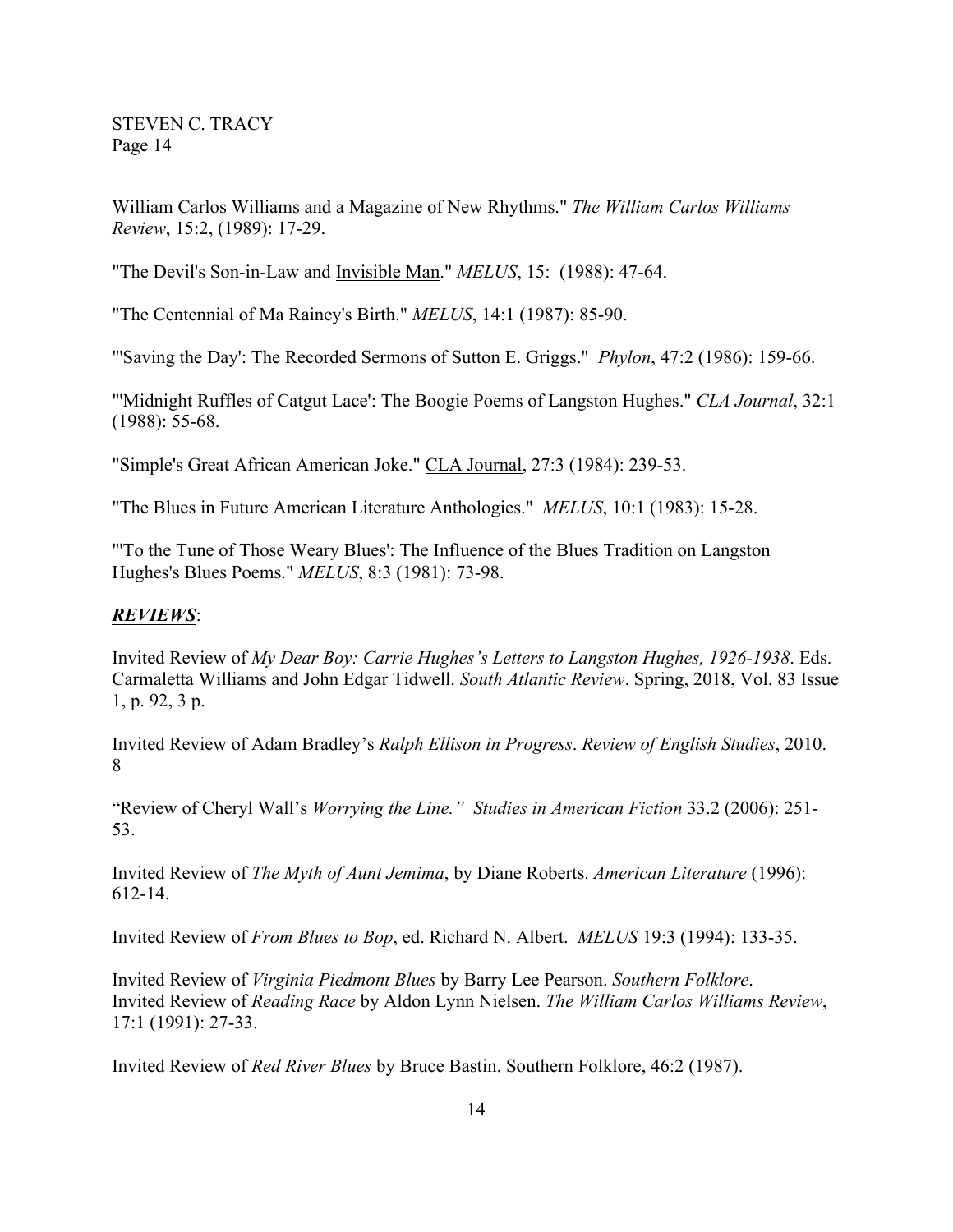Review of *A Companion to Melville Studies*, ed. John Bryant. *CLA Journal*, 30:4 (1987): 509-44.

Review of *Sterling A. Brown* by Joanne V. Gabbin. *Callaloo* 9:1 (1986): 273-75.

Invited Review of *Blues, Ideology, and Afro-American Literature* by Houston Baker. *MELUS*, 12:2 (1985): 97-102.

Invited Review of *Songsters and Saints* by Paul Oliver. *MELUS*, 12:2 (1985): 93-97.

Review of Downhome Blues Lyrics by Jeff Todd Titon. *MELUS*, 10:1 (1983): 109-12.

Review of *New Music: New Poetry* by Amiri Baraka. *MELUS*, 9:1 (1981).

### *INTERVIEWS*:

Interview "Setting Right a Bedeviled World." In *After Winter*. Oxford University Press, 2008: 397-427. "Interview with Etheridge Knight." *MELUS*, 12:2 (1985): 7-23.

"Interview with Big Joe Duskin." *MELUS*, 10:1 (1983): 65-85.

### *CREATIVE WRITING*:

Recipient of 1994 Ohio Arts Council Individual Artist Grant Fellowship in the category of music composition for the words and music to four original submitted songs. Award amount: \$5000.

Authorship of ten songs released on the CD *Going to Cincinnati*. Blue Shadow 4707, 1990.

"The Same Blues," "I Ain't Beggin'," and "Goin' Down to the Graveyard" published in *Purple Theory,* ed. Tim Riordan and Diana Duncan Holmes. Cincinnati: In House Books, 1992.

### *WEB PUBLICATIONS:*

Zhu, Fangfang; Tracy, Steven. "Blues." In *Oxford Bibliographies in African American Studies*. Ed. Gene Jarrett. New York: Oxford University Press, 2016.

"I, Too": Langston Hughes's Afro-Whitmanian Affirmation*. History Now* 39 (Spring 2014).

"Selected Discography of LP Recordings." For *The Norton Anthology of Poetry*. 5th Edition and Shorter 5<sup>th</sup> edition. http://www.wwnorton.com/college/english/nap/index.htm.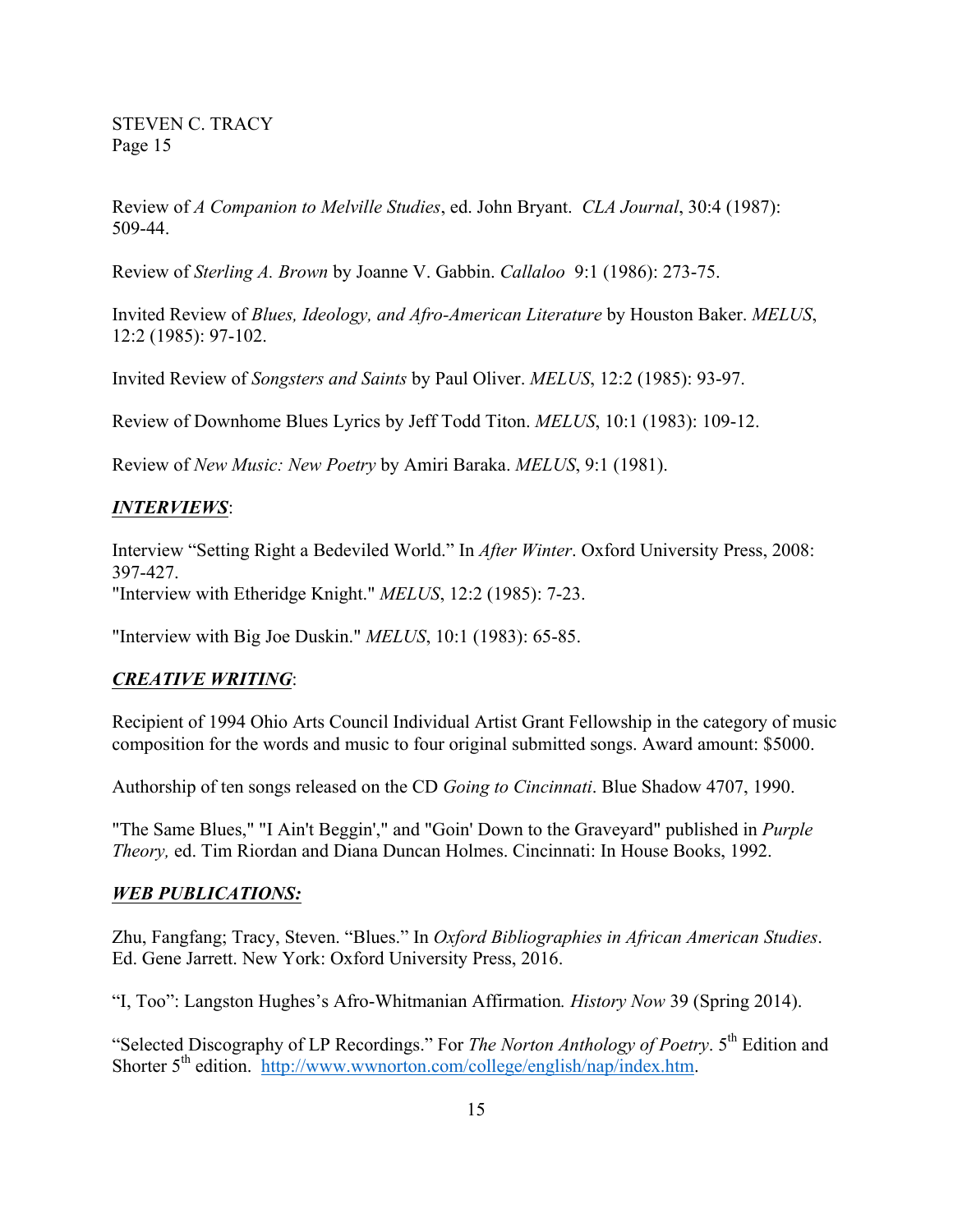# **LIST OF ONLINE VIDEO MATERIALS—lectures, interviews, and performances**

http://www.umass.edu/afroam/member/steven-c-tracy**:** book covers, photos China, France, etc.

http://www.oup.com/us/thrivingonariff user name: Music5 password: Book1745 Performance of "John Henry" for Oxford University Press Book site

http://jbr.openlibrary.manchester.ac.uk/index.php/jbr/article/view/10/Multi-Media2 Hour-long lecture performance on James Baldwin Conference in the south of France

https://www.facebook.com/rita.zhou.7902/videos/539652526187006/?theater http://v.youku.com/v\_show/id\_XODIyOTcwNzM2.html?from=s1.8-1-1.2 Segments of a television interview on Wuhan, China TV (2)

https://www.facebook.com/steve.tracy.733/videos/1459815631004587/?theater Performance of "Swing Low, Sweet Chariot" in Harbin

https://www.youtube.com/watch?v=RalquXH6iw4 Performance of "Going Down to the Graveyard" at Cincinnati Blues Festival

https://soundcloud.com/reddirteast Performance of three songs from CD recordings

## *OTHER PUBLICATIONS*:

Liner Notes, *"Play It Like You Did Back to George Street": Anthology of Cincinnati Pre-War Blues*. Shake It 1268. 2 LP Audiophile Two-LP Audiophile vinyl reissue of Historical Blues Recordings, 2014.

Liner Notes, "Ain't Gonna Settle Down": The Pioneering Blues of Mary Stafford and Edith Wilson, Archeophone, 2008. (2 CD).

Liner notes, The Recordings of Wilbur Sweatman. Archeophone CD 6004, 2004.

Liner Notes, Albert Washington: Sad and Lonely. Ace (UK) CD 142, 2004.

Liner Notes, Southern Country Blues Vol. 2, 1201 Music 70032, 2001.

Compiler, Cincinnati Blues, Catfish 2 CD, 2001.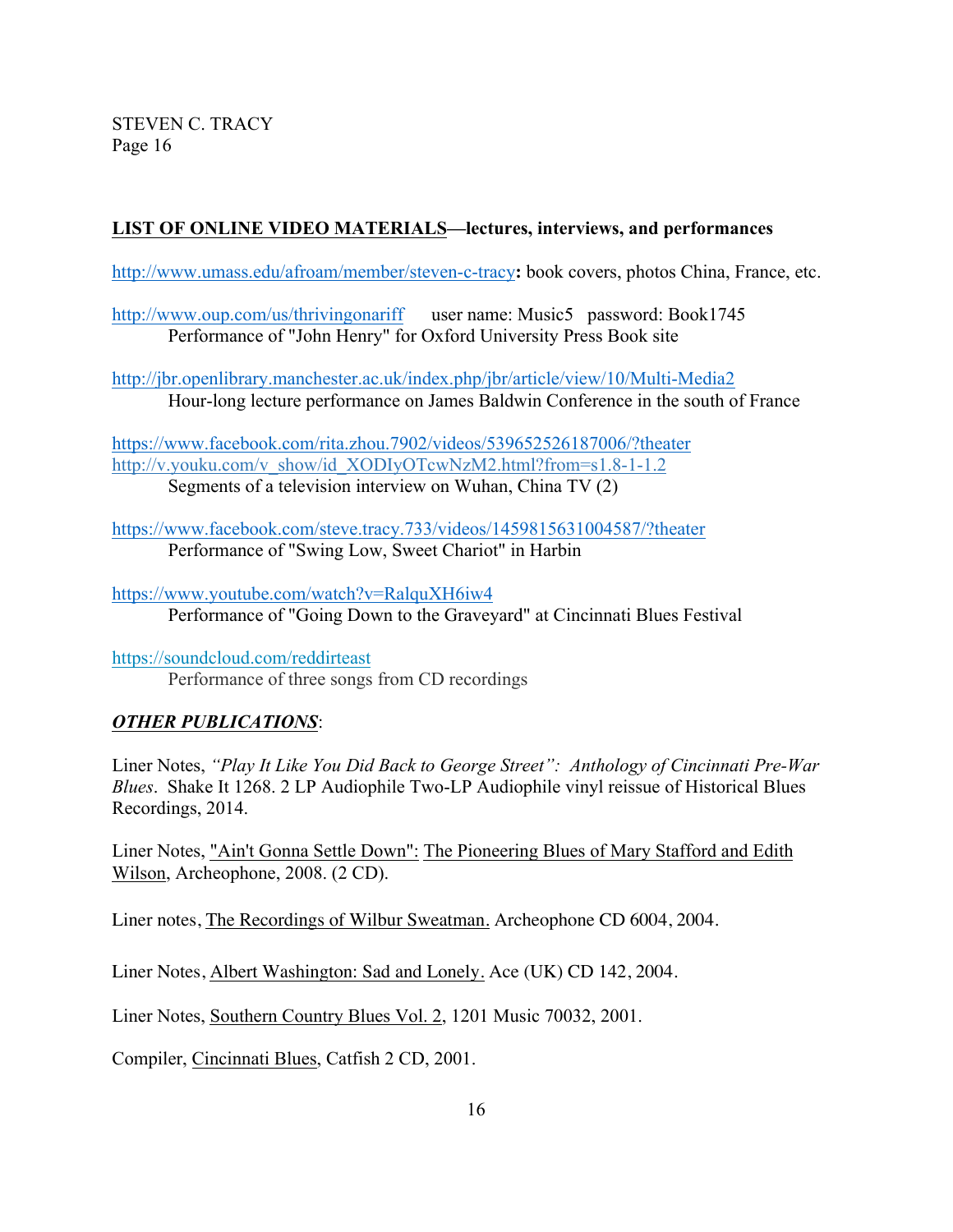Liner Notes for Cincinnati Blues, Catfish 2 CD, 2001.

Compiler, The Roots of Canned Heat, Catfish CD174, 2000.

Liner Notes for Albert Washington--Turn On the Bright Lights, Ace (British) CD, 1999.

Catalog Notes for Albert Washington—Turn on the Bright Lights, Ace (British) CD, 1999.

Liner Notes for Rare Country Blues (1928-1936). Document DOCD 5642, 1999.

Liner Notes for Jazzin' the Blues (1943-1952). Document DOCD 1019, 1999.

Liner Notes for Black Vocal Groups Vol. 10 (1919-1929). Document DOCD 5632, 1999.

Liner Notes for Classic Blues, Jazz, and Vaudeville Singers Vol. 4. Document DOCD 5627, 1998.

Liner Notes for Classic Blues, Jazz, and Vaudeville Singers Vol. 3 (1922-1927). Document DOCD 5626, 1998.

Liner Notes for Vocal Blues and Jazz Vol. 3. Document DOCD 1015, 1998.

Liner Notes for Black Secular Vocal Groups Vol. 4 (1926-1947). Document DOCD 5615, 1998.

Liner Notes for Rare 1920s Blues and Jazz (1923-1929). Document DOCD 5612, 1998.

Liner Notes for Black Secular Vocal Groups Vol. 3 (1923-1940). Document DOCD 5604, 1998.

Liner Notes for Field Recordings Vols. 10/11: Texas/Arkansas (1933-1941). Document DOCD 5600/5601, 1998.

Liner Notes for Female Blues: The Remaining Titles Vol. 2 (1938-1949). RST JPCD 1528-2, 1997.

Liner Notes for Lil Green (1946-1951). RST JPCD 1527-2, 1997.

Liner Notes for Gospel Singers and Preachers (1926-1946). Document DOCD 5585, 1997.

Liner Notes for Southern Country Blues--Regional, da music, 1997.

Liner Notes for Black Vocal Groups Vol. 6 (1924/5-1937), Document DOCD 5554, 1997.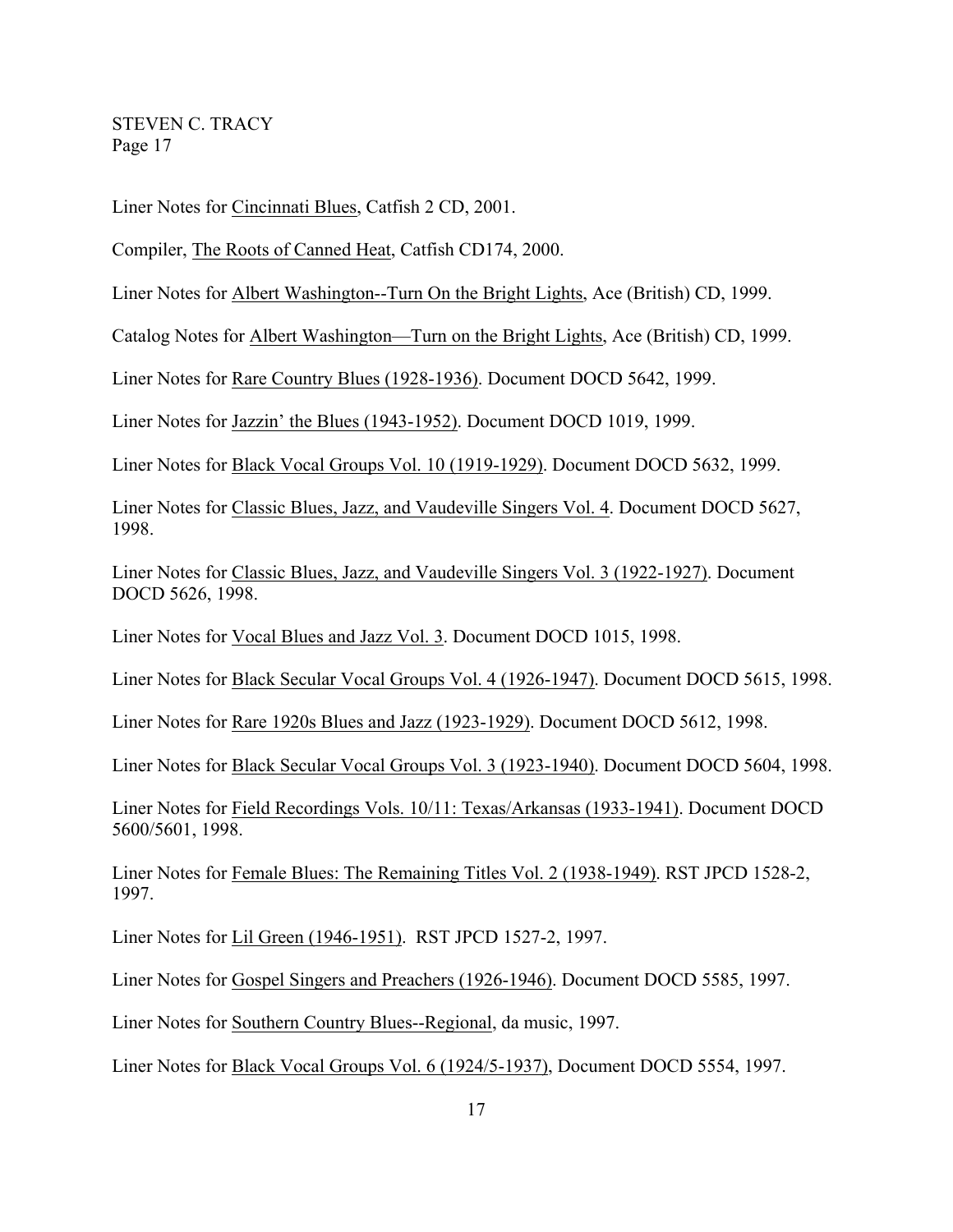Liner Notes for Black Vocal Groups Vol. 5 1923-1941), Document DOCD 5553, 1997. Liner Notes for Tuskegee Institute Singers/Quartet (1914-1927), Document DOCD 5549, 1997. Liner Notes for Black Secular Vocal Groups Vol. 1 (1921-1928), Document DOCD 5546, 1997. Liner Notes for Black Secular Vocal Groups Vol. 2 (1931-1939), Document DOCD 5550, 1997. Liner Notes for Female Blues (1921-1928), Document CD 1005, 1997. Liner Notes for Vocal Blues and Jazz (1921-1930), Document CD 1004, 1997. Liner Notes for Leona Williams and Edna Winston, Document CD 5523, 1997. Liner Notes for Ozie McPherson and Daisy Martin, Document DOCD 5522, 1997. Liner Notes for Female Blues 1922-1927: The Remaining Titles, RST JPCD 1526-2, 1996. Liner Notes for Jazzin' the Blues Volume 2, Document DOCD 5468, 1996. Liner Notes for Josie Miles, Vol. 1 (1922-1924), Document DOCD 5466, 1996. Liner Notes for Josie Miles Vol. 2 (1924-1925), Document DOCD 5467, 1996. Liner Notes for The Original Bessie Brown and Eliza Brown, Document DOCD 5456, 1996. Liner Notes for Virginia Liston Vol. 1, Document DOCD 5446, 1996. Liner Notes for Virginia Liston Vol. 2, Document DOCD 5447, 1996. Liner Notes for Hociel Thomas and Lillie Delk Christian, Document DOCD 5448, 1996. Liner Notes for Wood's Famous Blind Jubilee Singers/The Cotton Belt Quartet, Document DOCD 5439, 1996. Liner Notes for Jazzin' the Blues, RST JPCD 1515, 1996. Liner Notes for The Complete Rosa Henderson, Vol 1, Document CD 5401, 1996. Liner Notes for The Complete Rosa Henderson, Vol. 2, Document CD 5402, 1996.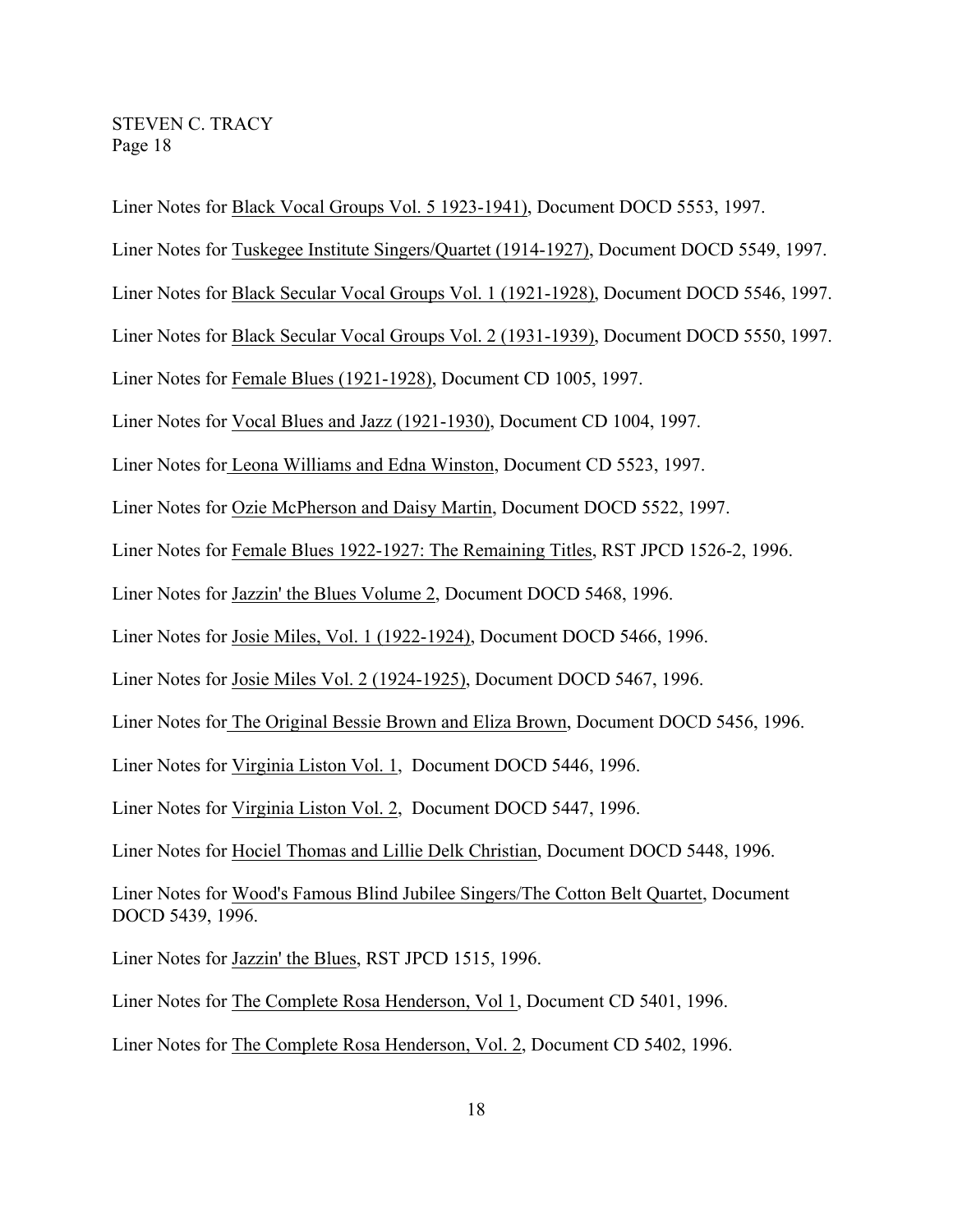Liner Notes for The Complete Rosa Henderson, Vol. 3, Document CD 5403, 1996.

Liner Notes for The Complete Rosa Henderson, Vol. 4, Document CD 5404, 1996.

Liner Notes for Swingin' the Blues, Document CD 5354, 1995.

Liner Notes for Going to Cincinnati, Blue Shadow (Dutch) CD 4707, 1990.

Liner Notes for Look at the People, June Appal LP 035, 1979.

Articles, notes, and record reviews in specialist blues publications Blues Unlimited, Living Blues, Jefferson, and Block, 1971-Present, and in local newspapers.

Look at the People, June Appal LP produced by Steve Tracy and voted one of the top ten traditional LP's at the 1980 W.C. Handy blues awards. *PRESS MANUSCRIPT READER*:

Editorial Board, *International Journal of Poetry and Poetics*.

Oxford University Press, Rice University Press, University of Chicago Press, University of Illinois Press, University of Massachusetts Press, University of Missouri Press, Indiana University Press, Routledge, Modern Language Association. I have also reviewed submitted manuscripts for the journals *MELUS*, *Atlantic Studies*, and *African American Review*.

Ad Hoc reviewer for *Journal of Transnational Studies* and the *Langston Hughes Review*.

Reader for the *August Wilson Review*.

### *CONFERENCE PAPERS* :

Invited Keynote Address, 10<sup>th</sup> Annual International CAAP Convention, December 7-9, CCNU, Wuhan, China

"Before and After the Feast at Shushan." *Fourth Forum for Chinese and Foreign Poets*. Central China Normal University, June 23, 2018.

Performance of "China Blues" and "The Blues Ain' in No Bottle." *Fourth Forum for Chinese and Foreign Poets*. Central China Normal University, June 23, 2018.

Performance of "Dust My Broom" with Aldon L. Nielsen. *Fourth Forum for Chinese and Foreign Poets*. Central China Normal University, June 23, 2018.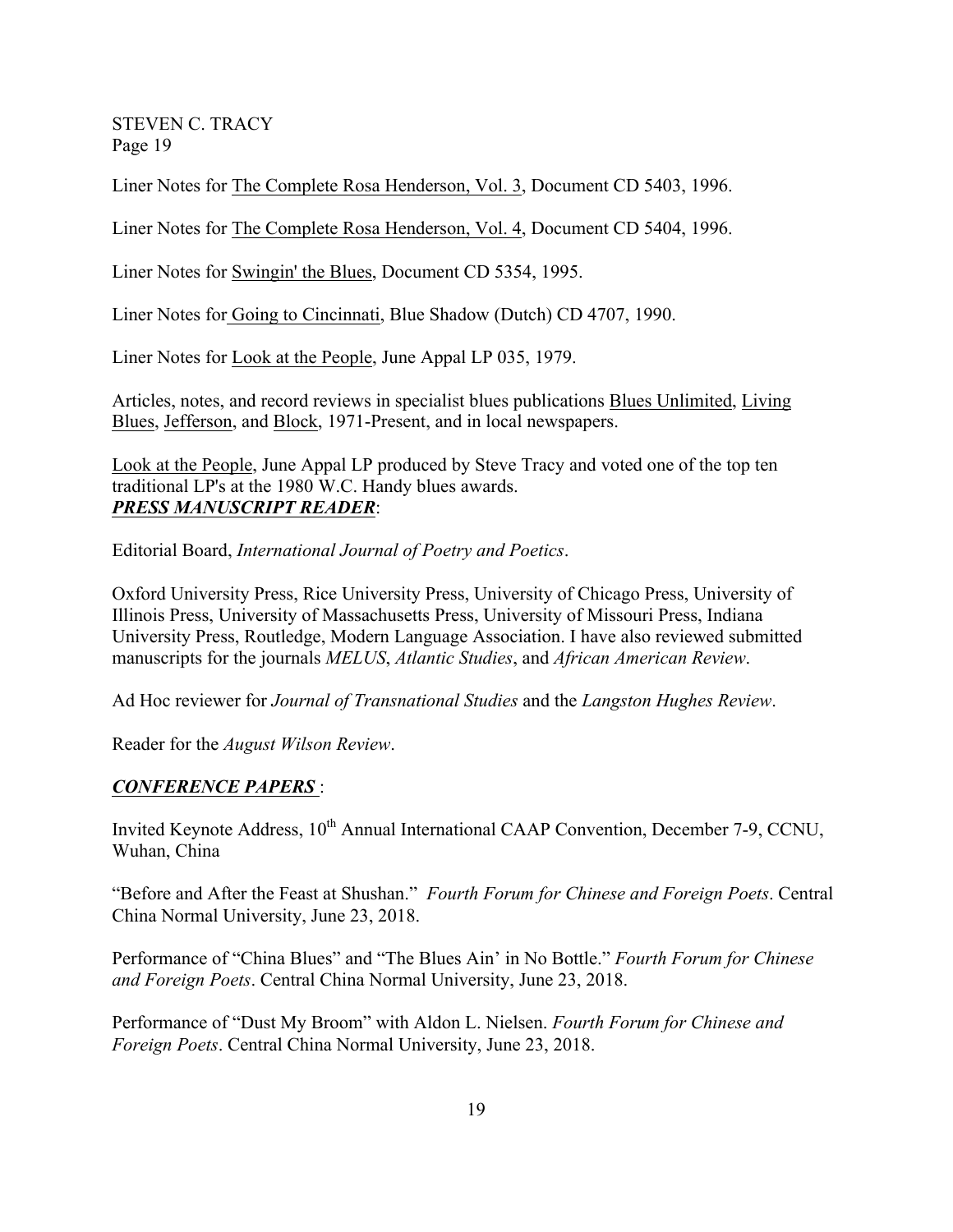2017: "Shushing at Shushan: Frances Ellen Watkins and Anne Spencer Defy the Gods."  $6<sup>th</sup>$ Annual CAAP Convention Kunming, China, November 3-5.

2017: "Poe and Ellison: All for Business." Keynote speech,  $4<sup>th</sup>$  International Symposium on Ethnic Literature. Central China Normal University, Wuhan, China, June 2-5.

2017: "'Damn that Jim Crow': Blues Songs Confront American Apartheid Restrictions." University of Hong Kong Art Museum. February 28, 2017.

2016: "Keynote: Langston Hughes and the Blues: Music and Texts for the Chinese Translation 30 Years On." *Ethnic Literature and the African Focus: the Third International Symposium on Ethnic Literature*. Co-hosted by Foreign Languages College and the Institute of African and African American Literatures at Hangzhou Dianzi University, the Center for English Literatures at Central China Normal University, the A&HCI-indexed journal *Foreign Literature Studies*, and the Institute of African Studies at Zhejiang Normal University. Hangzhou, China. December 1-6, 2016.

2016: Moderator of Panel *Sound, Visual, and Performance: New Perspectives on the Texts of Poetry*. The 5<sup>th</sup> Convention of the Chinese/American Association for Poetry and Poetics. California State University, Los Angeles, CA. November 11, 2016.

2016: "Composing the Blues: Tradition, Music, Lyrics, and the Individual Talent." The 5<sup>th</sup> Convention of the Chinese/American Association for Poetry and Poetics. California State University, Los Angeles, CA. November 11, 2016.

2016: Performance / presentation "Eliot Gets Hot." International Conference on T.S. Eliot, Rapallo, Italy, June 20th.

2016: Performance / presentation "A Waste Land Full of Blues." Symposium on American Poetry at Central China Normal University, June 12.

2016: "'Mister Crump Don't Like It:' James Baldwin on Beale Street." International Convention on James Baldwin, Paris, and International Visions, Paris, France, May 28th.

2015: "Sterling and Big Boy." International Symposium on Poetry and Music, Central China Normal University, Wuhan, China, June 19<sup>th</sup>.

2015: Plenary address, "Hearing Hot Music," at symposium on English Literature at Beijing Foreign Studies University, Beijing, China, June 12-14.

2014: Keynote address, "The French Revolution, King Louis Armstrong, and the Futuristic Jungleism of Jazz," at the 2nd International Symposium on Ethnic Literature held at Central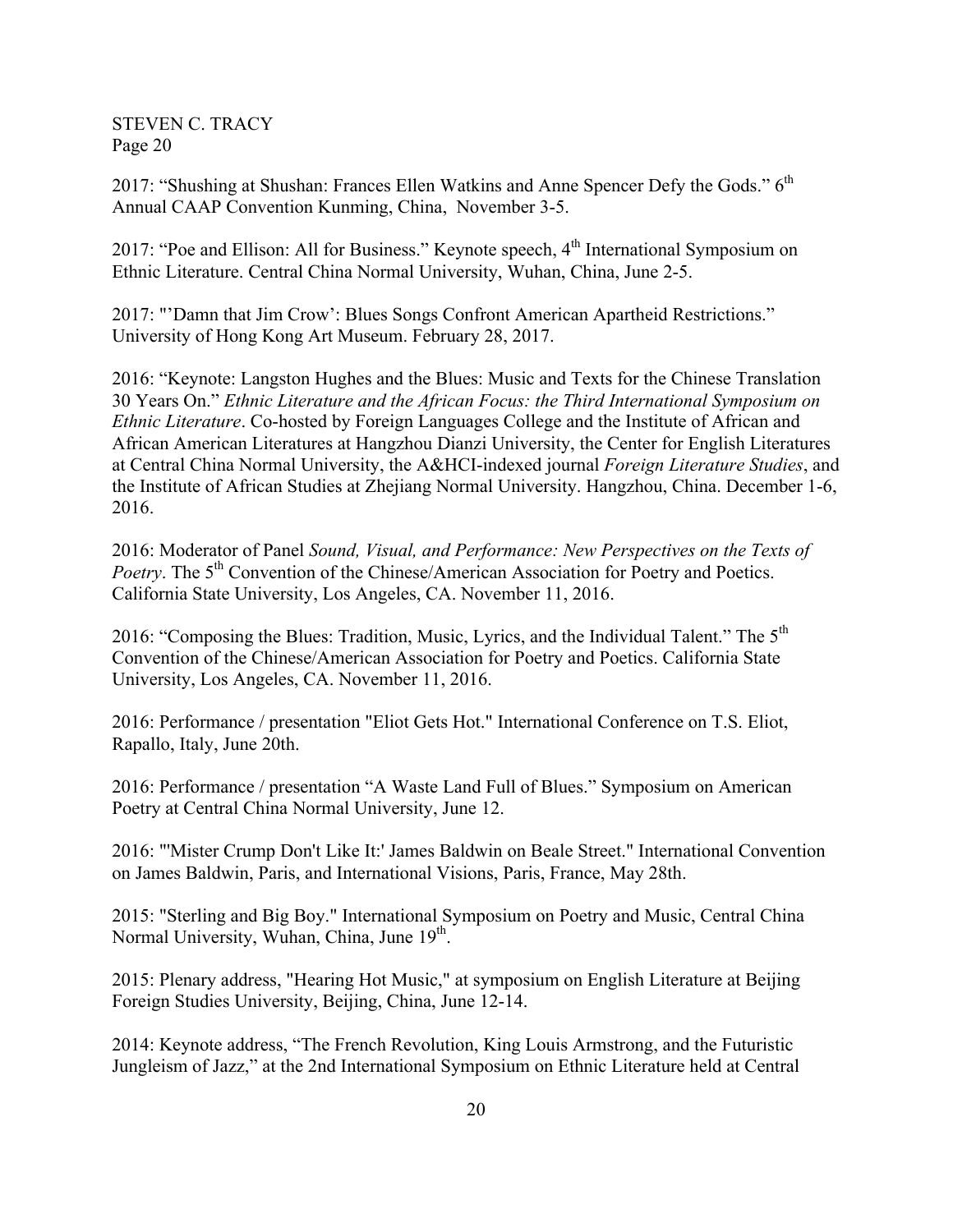China Normal University in Wuhan, China.

2014: "Performing the Retro-Avant for Self and Community." Conference on the Avant-Garde, Tradition, and Community. Shanghai Theatre Academy, Shanghai, China, July 4-8, 2014.

2014: Workshop/Presentation on James Baldwin's "Sonny's Blues." International Conference on James Baldwin, June 1-4, 2014, Montpellier, France.

2014: Keynote Roundtable with Arnold Rampersad, Robert G. O'Meally, Adam Bradley, Cheryl Wall. MELUS Ralph Ellison Centennial Conference March 2014, in Oklahoma City, Oklahoma.

2013: "Play It Like You Did Back to George Street. 10th anniversary of the America Studies Network conference (USCET-ASN) in China: Transnational Currents of U.S.-China Relations,

2013: Session chair, African American literature. The 2<sup>nd</sup> Convention of Chinese/American Association for Poetry and Poetics. Central China Normal University, Wuhan, China. June 6, 2013.

"Lemme Be Done: Classics, Colloquialism and "Odyssey of Big Boy." The 2<sup>nd</sup> Convention of Chinese/American Association for Poetry and Poetics. Central China Normal University, Wuhan, China. June 6, 2013.

"Keynote Address," Dialog on Poetry and Poetics: The 1<sup>st</sup> Convention of Chinese/American Association for Poetry and Poetics. Central China Normal University, Wuhan, China. September 29-20, 2011.

Coordinator/Commentator, plenary speeches session, International Conference on Literature in English, Harbin Institute of Technology, China, January 15, 2011.

Keynote Address, "Futuristic Jungleism, Ragmentation, and the Bluing of American Literature" at the International Conference on Literature in English, Harbin Institute of Technology, China, January 15, 2011.

"The Dope on 'Dope.'" Black Arts Movement conference. University of Massachusetts, Amherst. November 18, 2010.

Keynote address, "Without Respect to Gender," at the Conference on Ethnic Politics and the Evolution of Modern Literature in English, Zheijiang Normal University, China, 2009.

Keynote Address, "Blues, Jazz, Gospel, and Pop in James Baldwin's 'Sonny's Blues,'" at the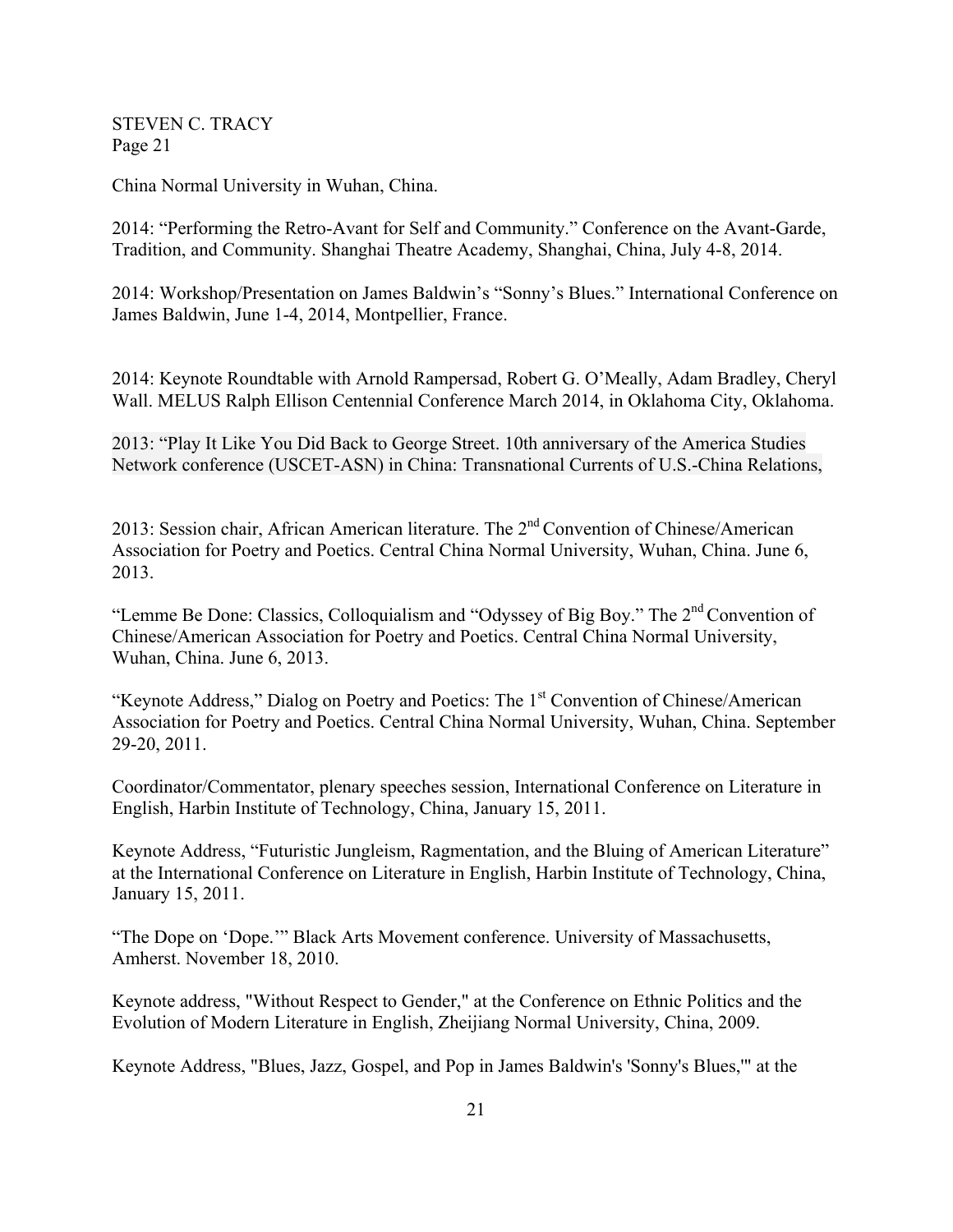Conference on African American Literature, Central China Normal University, Wuhan, China, 2009.

"Sonny in the Dark." James Baldwin Conference, Suffolk University, Boston, March 2009.

"Big Boy's Blues Fell This Morning." Richard Wright Conference. American University, Paris, France, June 2008.

"The Hol-y-istic Blues of August Wilson's *Seven Guitars*." August Wilson Conference. University of Kentucky, April 2008.

"Studying August: The Words of August Wilson." Musical arrangements and performance. University of Kentucky, Lexington, April 2008.

Keynote address, "Putting the Blue, Black and Red in the Red, White, and Blue," at the Langston Hughes Symposium of the Conference on Twentieth Century American Poetry, Wuhan, China, July 2007.

Steven C. Tracy. Session co-chair. Langston Hughes: His Art and Influence. Conference on  $20<sup>th</sup>$ Century American Literature, Langston Hughes Symposium. Wuhan, China, July 22, 2007.

Steven C. Tracy. Session co-chair. Langston Hughes: His Art and Influence. Conference on 20<sup>th</sup> Century American Literature, Langston Hughes Symposium. Wuhan, China, July 23, 2007.

"African American Music—History, Literature, and Culture." Digital Video Conference broadcast to Tel Aviv. Israel, sponsored by the US State Department. February 24, 2005.

2004: Featured speaker at the International Criss Cross Conference, University of Nottingham, UK, June 17-20. "Thanks, Jack, For That: The Strange Legacies of Sterling A. Brown."

2002: "Writing the Vernacular Music Novel: Langston Hughes's *Not without Laughter*. Langston Hughes Centennial Conference, University of Kansas, February 8.

1999: Moderator of a panel discussion "The Blues Lives On," featuring Clarence "Gatemouth" Brown, Luther "Guitar Junior" Johnson, and Paul Kahn, Black Musicians Conference/Festival, University of Massachusetts, Amherst, April 13.

1998: Organizer/respondent of a session on the life and work of Sterling A. Brown, Association for the Study of African American Life and History, Miami, FL., October 2.

1997: "Like the Beat of the Human Heart," Harlem Renaissance Symposium at the Berkshire Museum, Pittsfield, MA, on April 12.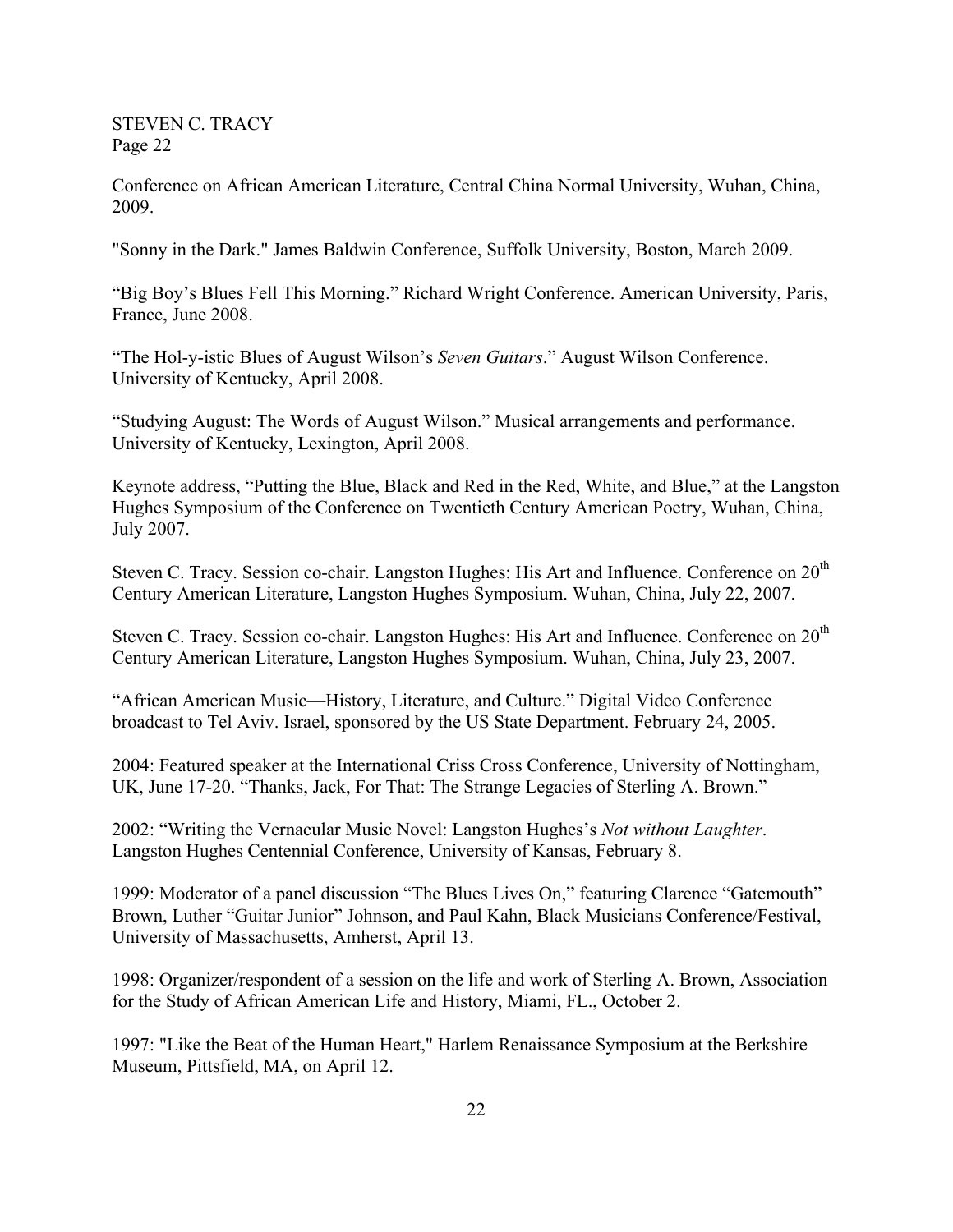1994: "Langston Hughes," Virginia Museum of Fine Arts, October 10.

1993: "Integrating African American Musical Performance into the Composition Classroom." An invited workshop at the American Studies Association Convention, Boston, Nov. 6, 1993.

1992: "Poetry, Blues, and Gospel." Langston Hughes: The Man and the Writer, Lincoln University in Pennsylvania at the University's Langston Hughes Memorial Library March 27.

1991: "The Use of Sacred and Secular Music in Rudolph Fisher's 'The Promised Land'." International Conference on African-American Music and Literature: Religion vs. Secularity in African-American Cultural Traditions, University of Liege, Belgium, October 25.

1990: "Ralph Ellison's Molotov Cocktail Party: Eliot, Modernism, and All That Jazz," MLA Convention, December 28.

1989: "Blues to Live By: Langston Hughes's 'The Blues I'm Playing'." Langston Hughes Society Session at the MLA Conference in Washington, D.C., December 29.

1988: "Sterling Brown," MLA session, "Literary Transformations of Oral Cultures," at the MLA Convention in New Orleans, December 27.

1988: "William Carlos Williams and a Magazine of New Rhythms," MLA convention in New Orleans, December 30.

1987: "Mesmerism as a Matrix for Meaning in 'Facts in the Case of M. Valdemar," Popular Culture Association Convention in Montreal--American Literature Section.

1986: "The Library of Congress Recordings of Zora Neale Hurston," at the Women's Studies Conference, Cincinnati, OH.

1986: "Made Me So Made I Could Eat Fried Chicken: Dramatic Performance by African-Americans in Medicine Shows," at the 1986 Popular Culture Association Convention in Atlanta, Georgia.

1985: "The Devil's Son-In-Law and the Invisible Man," at the 1985 American Studies Association 10th Biennial Convention, San Diego, CA.

1985: "Thurber and His Negroes," at the 1985 Popular Culture Convention, Louisville, KY.

1982: "Midnight Ruffles of Catgut Lace-The Boogie Poems of Langston Hughes," at the 1983 Popular Culture Convention in Louisville, KY.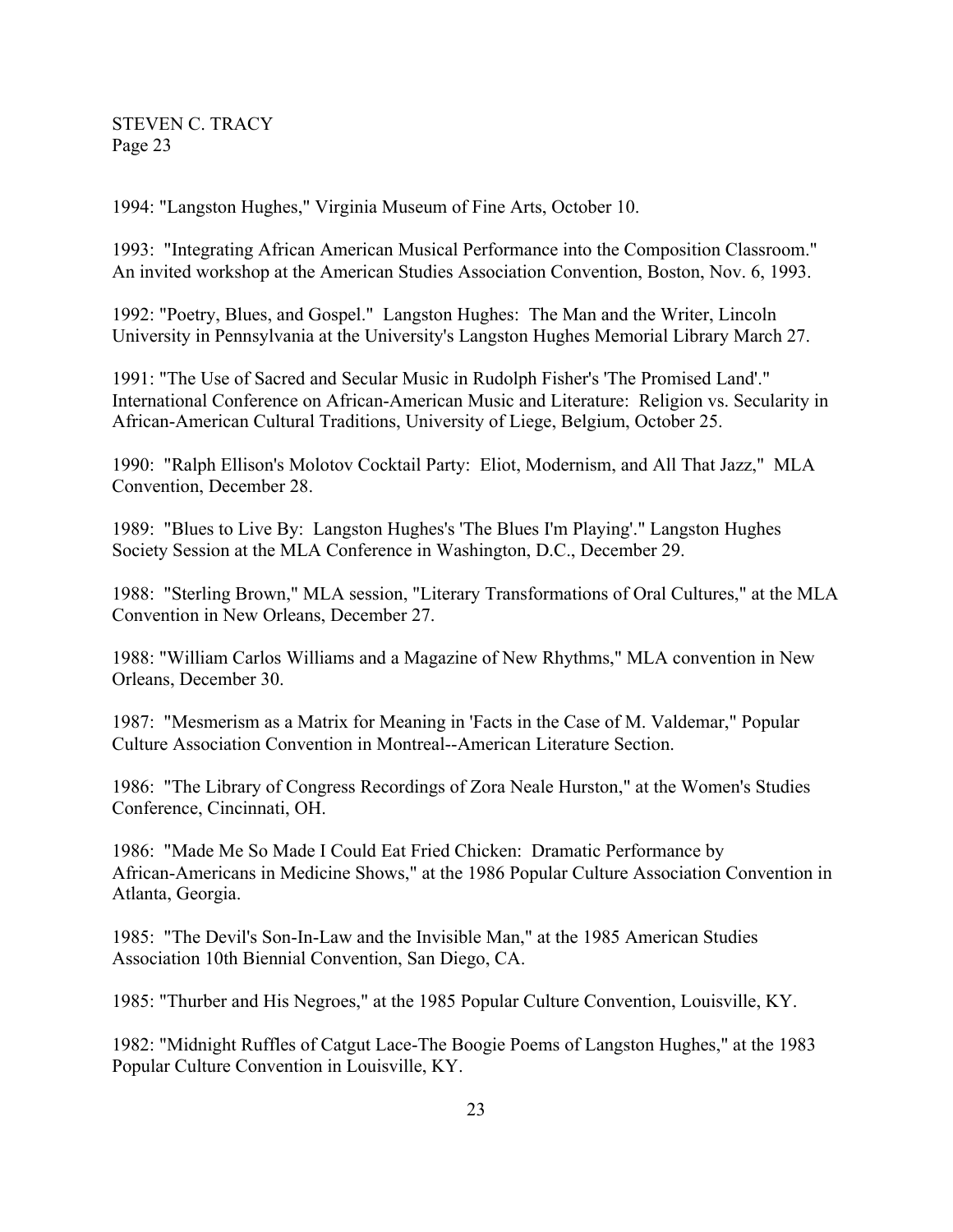#### *LECTURES* :

2018: Taught two courses as Guest Visiting Professor, Central China Normal University, Wuhan, China, May through July.

2017: "Re-uniting Music and Literature." Huaihai Institute of Technology, November 10.

2017: "Futuristic Jungleism and American Literature." Huaihai Institute of Technology, November 11.

2018: Taught two courses as Guest Visiting Professor, Central China Normal University, Wuhan, China, May through July.

2017: "Re-uniting Music and Literature." Huaihai Institute of Technology, June 10.

2017: "Futuristic Jungleism and American Literature." Huaihai Institute of Technology, June 11.

2016: Sterling Brown and Big Boy." Lecture at Hubei University, China, June 14.

2016: Taught two courses as Guest Visiting Professor, Central China Normal University, Wuhan, China, May through July.

Offered a series of eleven lectures on publication, Afro-American Literature, and Music to faculty at the Harbin Institute of Technology, October 8-25, 2015.

Offered a series of ten two-hour lectures and one four-hour class at Harbin Institute of Technology, China, July, 2015.

Taught two courses, gave two lectures at Central China Normal University, May-June, 2015.

Delivered three lectures on Langston Hughes, Sterling Brown, and writers of the Black Chicago Renaissance in Wuhan, China universities, November 2014.

Taught two courses and gave four lectures in Wuhan, Chengdu, and Shanghai, China. May-July 2014.

Taught two courses and gave four lectures in Wuhan, Enshi, and Jilin, China. May-July 2013.

"Mascon Blues." Lecture/Performance for class at Central China Normal University, Wuhan,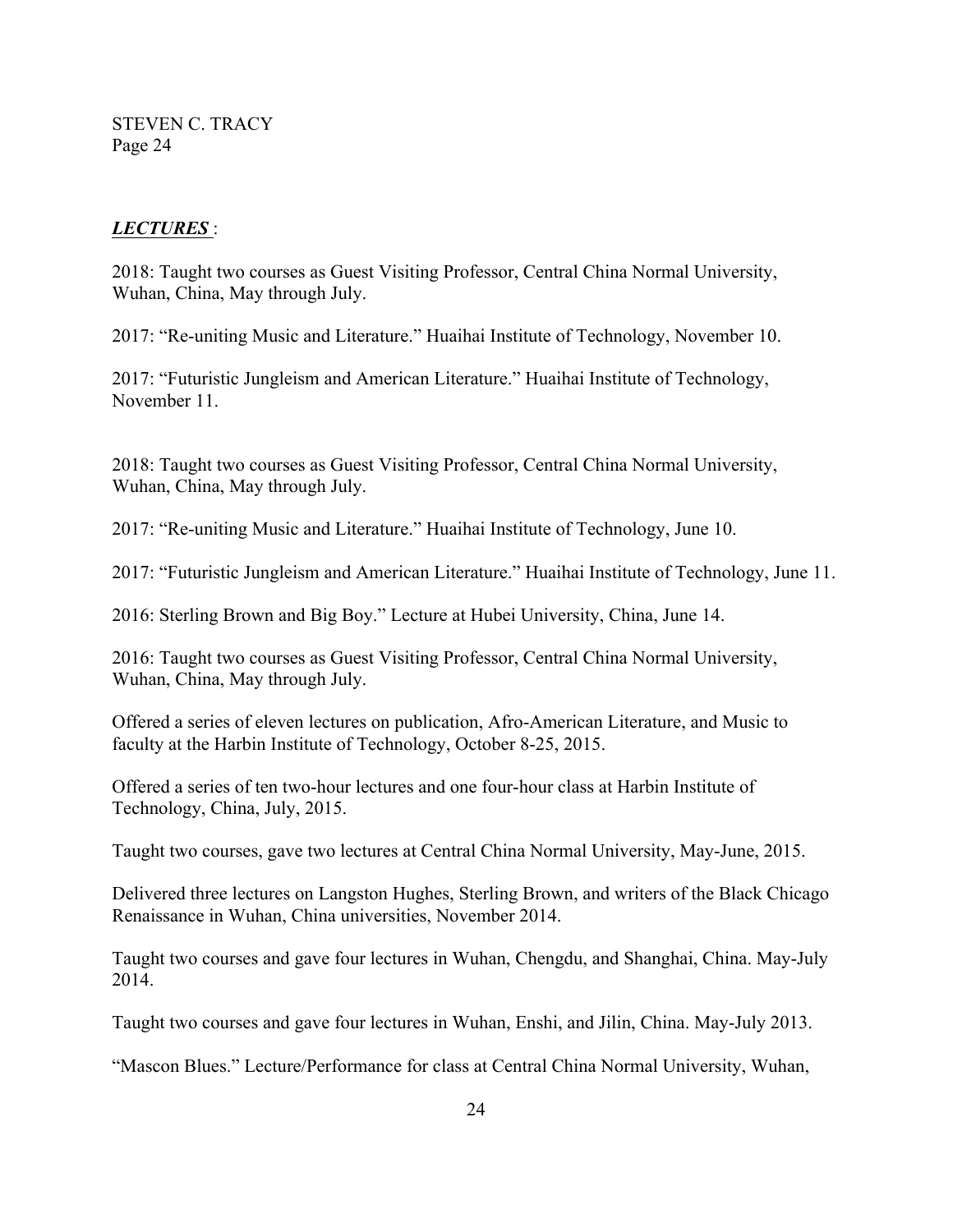China, November 16, 2012.

Taught two courses, "The New Negro Renaissance" and "The Afro-American Image in American Literature" at the University of Konstanz, Germany, May 3-June 12, 2012.

Lecture/Performance on "Blowing a Righteous Blues: African American Harmonica Performance and its Sociopolitical and Aesthetic Implications For Art and Literature." University of Konstanz, Germany, June 4, 2012.

Lectures on "Literature and Blues" at Beijing, Tianjin, Nanjing, Shanghai, Wuhan, and Chengdu universities in China, March 16-March 30, 2012.

Convener and panelist for "King Records Seminar." Xavier University, Cincinnati, Ohio, February 24, 2012.

Series of three lectures on Afro-American literature at Wuhan and Beijing, China, September 27- 28, 2011.

"Harlem Renaissance Aesthetics." Loomis Retirement Village. December 2, 2010.

"The Evolution of African American Music." Guggenheim Program for International Teachers Interested in American Culture. Bruce Laurie, director. Summer 2010.

Series of eleven lectures at four prestigious Chinese universities, including Harbin Institute of Technology (a Chinese "Ivy League" university); Central China Normal University (one of the top ten in China); Nanjing University (with its rapidly expanding campus and outstanding facilities); and Jilin University (the best school of Foreign Languages and Literatures in China). "African American Music and Literature from Griottes to Toni Morrison."

"Music and Literature." Malia Hwang-Carlos' African American Literature class at Amherst Regional High School, May 11, 2009.

"The Evolution of African American Music." Guggenheim Program for International Teachers Interested in American Culture. Bruce Laurie, director. Summer 2009.

"The Harmonica in Blues and Jazz." Anita Cooper's Music of the Americas class at Amherst Regional High School, May 25, 2008.

"The Harmonica in Blues and Jazz." Anita Cooper's Music of the Americas class at Amherst Regional High School, May 30, 2007.

"The Harmonica in Blues and Jazz." Anita Cooper's Music of the Americas class at Amherst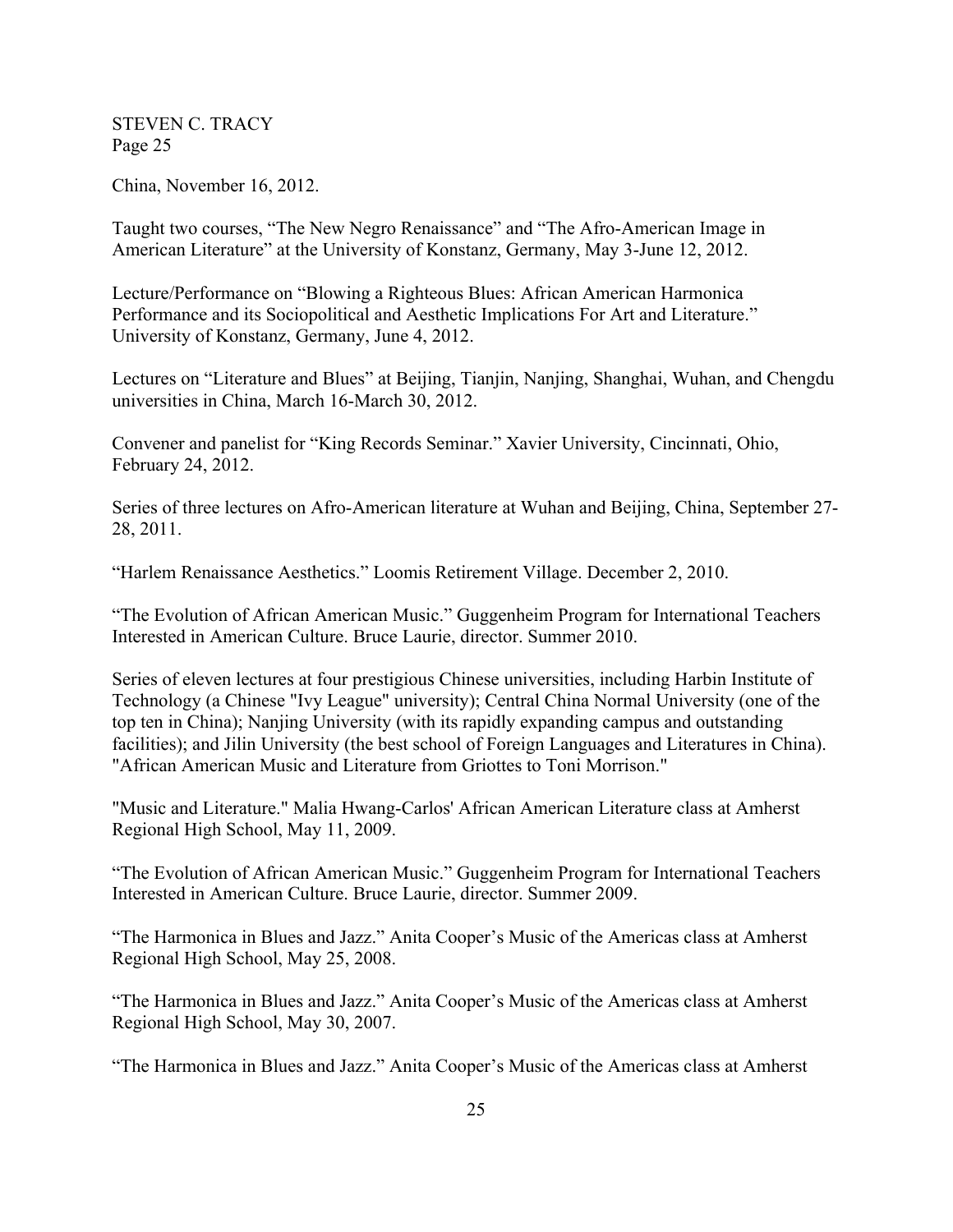Regional High School, Sept. 26, 2005.

"The Blues and Migration." April 15, 2005. Alan Marcus' Transnational Migration Course, UMass, Amherst.

"One Foot On a Banana Peeling, and the Other Foot in the Grave." April  $21<sup>st</sup>$ , 2004 Amherst College, Cole Assembly

Soloist in concert with Amherst Regional Middle School Chorus, May 9, 2004: "Down to the River to Pray."

"Contemporary Blues." For Fred Tillis Afro-American Music 102 December 1, 2003. 227 Herter Hall.

2004: Lecture/performance for Anita Cooper's "Music of the Americas" class, Amherst Regional High School, September 29.

2003: "Realized in a World of Sound." Lecture at Canisius College, Buffalo, New York, March 19.

2003: Lecture to Jose Cantillo's  $6<sup>th</sup>$  grade class at Fort River Elementary School on cooperative activism and social justice, Amherst, February 28.

2002: "'Did You Ever Dream Lucky, Wake Up Cold In Hand'?: African American Vernacular Music in the Works of Langston Hughes." Fourth Annual John Roche Memorial Lecture, Rhode Island College, Providence, RI, April 19.

2002: "The Harlem Context of Pearl Cleage's Blues for an Alabama Sky. *Playhouse in the Park* production, Cincinnati, Ohio, January 27.

2001: Lecture/performance for Anita Cooper's "Music of the Americas" class, Amherst Regional High School, September 18.

2000: Lecture/performance at Berkshire Community College, "Afro-American Vernacular Music," October 5.

2000: Lecture/performance for Mr. Kim's "Music of the Americas" class, Amherst Regional High School, September 19.

2000: Lecture/performance for Dave Ranen's "Music of the Americas" class, Amherst Regional High School, April 14.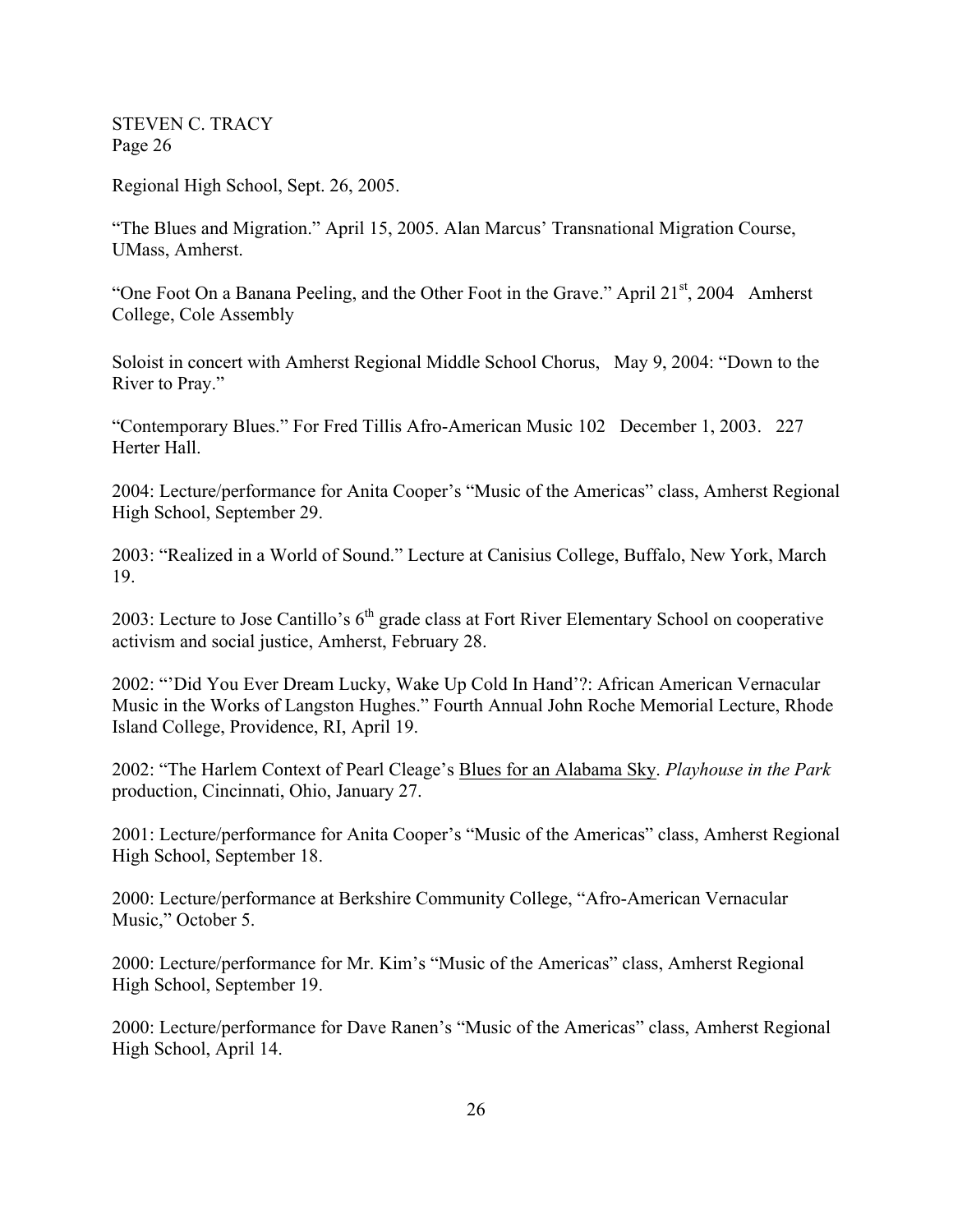2000: Lecture/performance dealing with literature and Afro-American music for eight classes, Walnut Hills High School, Cincinnati, Ohio, March 30-April 3.

1999: Lectured to Dave Ranen's "Music of the America's" class, Amherst Regional High School, October 15.

1999: Lectured to Western Massachusetts public school music teachers on Afro-American music and culture, "Goals 2000: Putting the H in Music" program, Five College/Public School Partnership, Inc., University of Massachusetts, Amherst, May 25.

1999: Lectured on Afro-American music and performance and performed at Dave Ranen's "Music of the Americas" class, Amherst Regional High School, May 11.

1999: Four performances/lectures dealing with literature and music for seven English and music classes, 8:30 A.M.-12:30 P.M. Walnut Hills High School, Cincinnati, Ohio, March 19.

1999: Performance/lecture dealing with the blues and blues performance. W.E.B. DuBois Library, University of Massachusetts, Amherst, February 22.

1998: Panelist discussing the influence of African American music on twentieth Century music. Massachusetts International Festival of the Arts, Symphony Hall, Springfield, MA, April 22.

1998: Lectured on blues music to Fourth and Fifth graders at Fort River Elementary School, March 9 and 16.

1987: Lectured on the blues with poet Michael Harper at the Elliston Room at the University of Cincinnati.

1986: Participated in the "Old Arts, New Arts" section of the summer program for high school students offered through the University of Cincinnati's Division of Continuing Education.

1981: Lectured on history of Cincinnati Blues at senior citizens' center as part of a National Endowment for the Humanities Program. One of the lectures was videotaped for a film dealing with the program, supervised by College Conservatory of Music Professor Simon V. Anderson.

1979: Lectured on the history of blues music and the textual content of blues songs at Hughes High School, Cincinnati, OH.

1979: Lectured on the history of blues music and the textual content of blues songs at Heberle Grade School, Cincinnati, OH.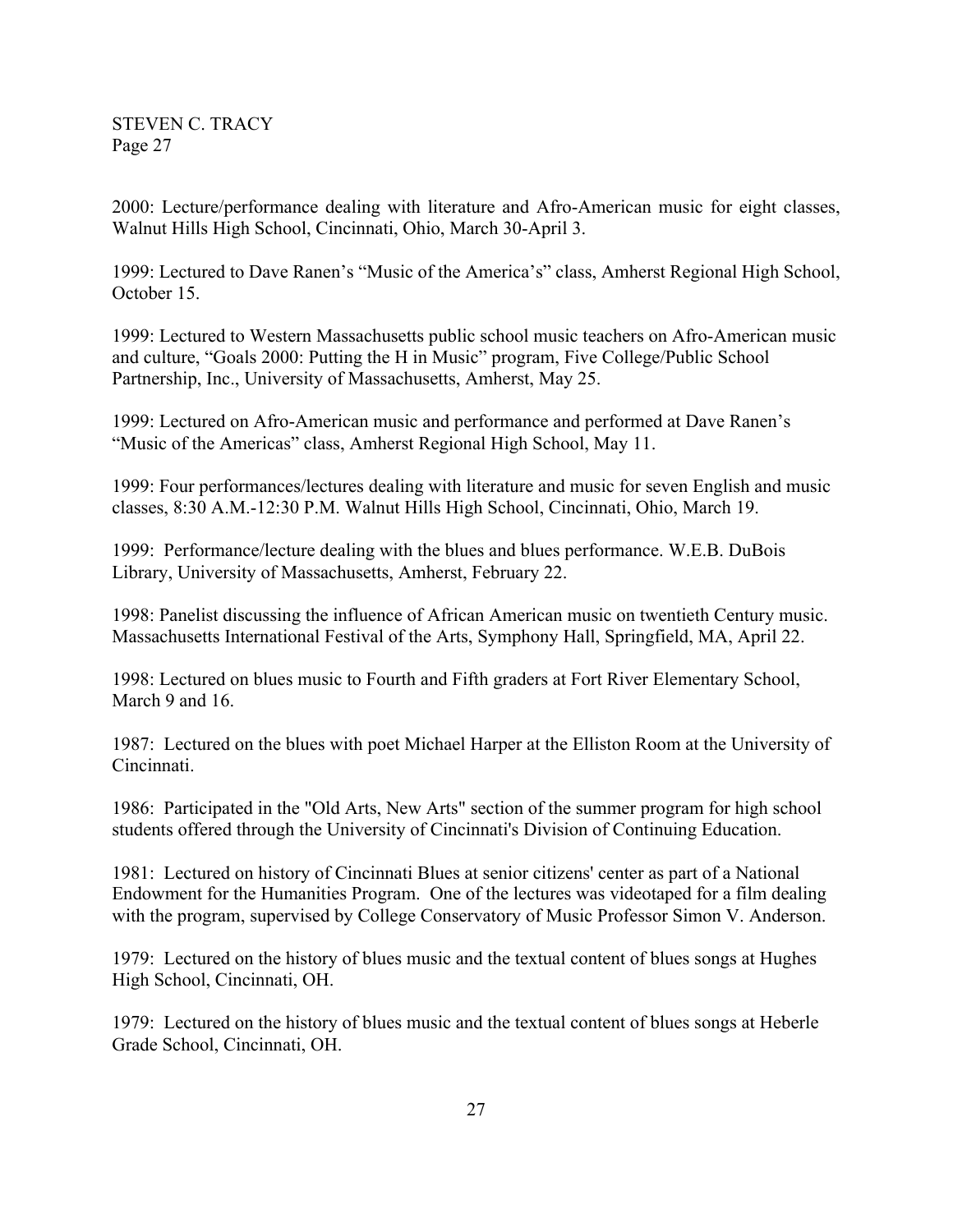1979: Lectured on the history of blues, Music Appreciation Class at the University of Cincinnati.

# *EXTRA CURRICULAR ACTIVITIES*

Consultation and lecture, Langston Hughes Initiative, Cuyahoga County Community College, Cleveland, Ohio.

Supervisory Member of the Curriculum Committee of the Digital Educational Initiative, James Baldwin Project, 2015-present.

Advisor, *American Epic* series for PBS/BBC dealing with American vernacular Music of the 1920s. May, 2017.

Supervisory Member of the Curriculum Committee of the Digital Educational Initiative, James Baldwin Project, 2015-present.

Organizer, Emcee, Performer, "Hold Fast To Dreams." Street Scene Program, Bezanson Recital Hall, February 9, 2014.

Performance, Main Stage, Greater Cincinnati Blues Festival, Steve Tracy and the Crawling Kingsnakes

Emcee, Piano stage, Greater Cincinnati Blues Festival. August, 2013.

Master of ceremonies for an evening of poetry performance, The 2nd Convention of Chinese/American Association for Poetry and Poetics. Central China Normal University, Wuhan, China. June 6, 2013.

Expert consultant/advisor for United States Postal Service concerning a new stamp depicting an African American literary figure proposed for issue, TBA 2014.

Emcee, Piano stage, Greater Cincinnati Blues Festival. August, 2012.

Advisor. New play by Marcus Gardley. Produced by Gilbert McAuley. University of Massachusetts, Fall 2011.

Emcee, Piano stage, Greater Cincinnati Blues Festival. August, 2011.

Performer, *Tribute to Stevie Wonder*. University of Massachusetts, Fall 2010.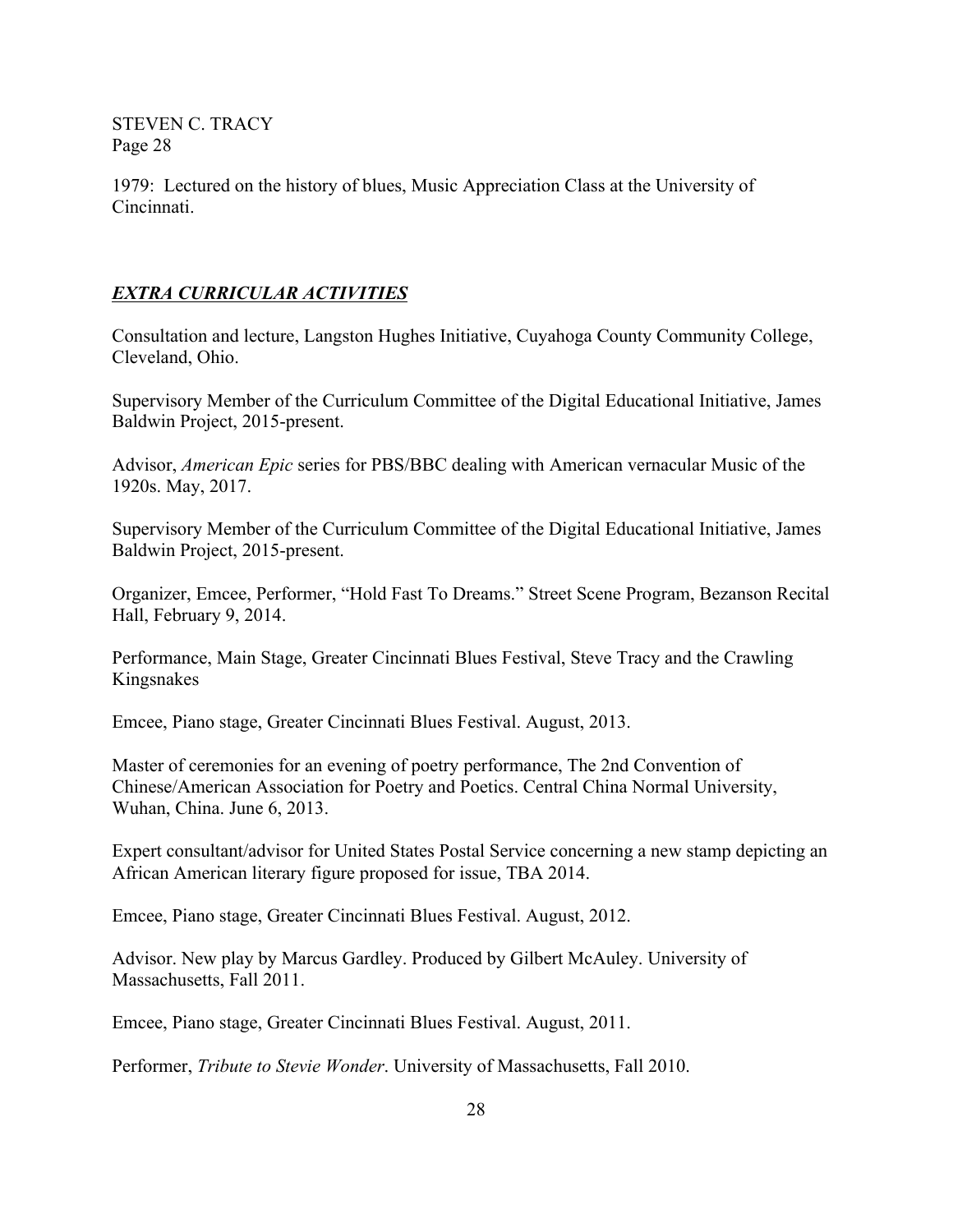Advisor, *The Anthology of American Folk Music*. Lo-Max Records, UK, forthcoming 2015.

Emcee, Piano stage, Greater Cincinnati Blues Festival. August, 2010.

Performer, Steve Tracy and the King Bees, *Stand with Haiti: A Benefit Concert for Partners in Health*, February 11, 2010, UMass Fine Arts Center.

Performer in Sankofa Festival Winter 2010. "Blue Grass, Brown Earth" production.

Emcee, Piano stage, Greater Cincinnati Blues Festival. August, 2009.

Performer, Steve Tracy and the Crawling Kingsnakes, Behringer Crawford Museum, Devou Park, Kentucky, July, 2009.

Performer in Sankofa Festival Summer 2009.

Performer in Sankofa Festival Fall 2009.

Performance of "John Henry" on Oxford University Press website for *Thriving on a Riff*, ed. Graham Lock.

Teacher/Advisor/Performer, Sankofa Festival, University of Massachusetts, Amherst, June 2008.

Composer/Performer, University of Massachusetts production of *The Trestle at Pope Lick Creek*. University of Massachusetts, October-November, 2008.

Featured performer, International Poetry Reading Evening, July 22, 2007. Released on DVD, May 2008.

Regularly performing singer and harmonica player with the King Bees blues band.

Emcee, Piano stage, Greater Cincinnati Blues Festival. August 2, 2008.

Performer, Steve Tracy and the Crawling Kingsnakes, Behringer Crawford Museum, Devou Park, Kentucky, July 31, 2008.

Performer at the International Poetry Reading Night, International Conference on 20<sup>th</sup> Century American Poetry, Wuhan, China, August 22, 2007.

Soloist Performed Performance at Augusta Savage Gallery October 4, 2006.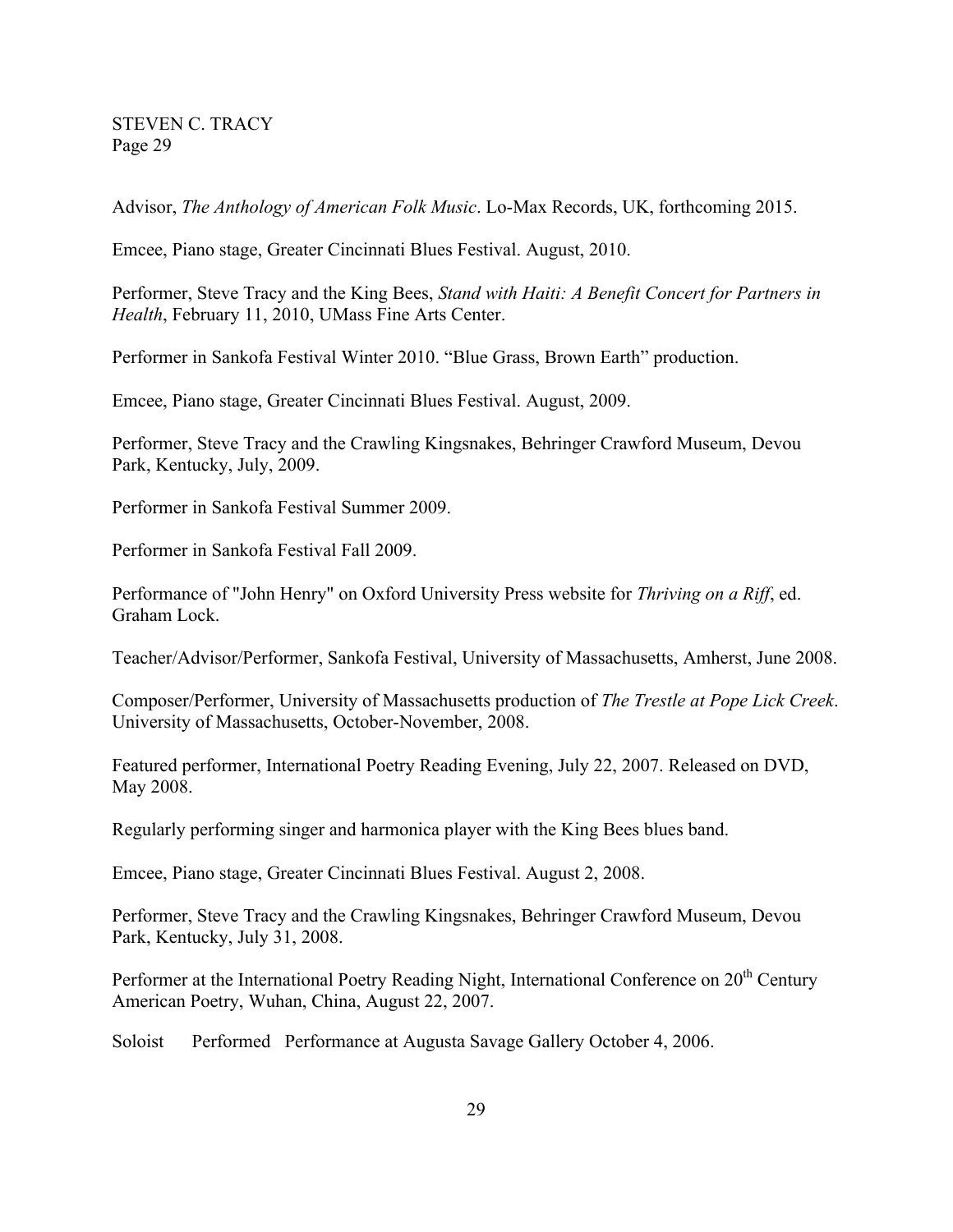Performer at the Greater Cincinnati Blues Festival, August 4, 2007.

Performance/recording of two songs with the Amherst Regional High School Chorale concert, November 22, 2005.

Performance/recording of two songs with the Amherst Regional High School Chorus, directed by Anita Cooper, 2004.

A documentary about country singer Hank Williams entitled "Hank Williams: Still Cookin'," produced for the Rock and Roll Hall of Fame and aired nationally, features excerpts from an interview that I did with the producer concerning Williams' life and music.

2002-2004: Member, National Curriculum Advisory Board for the "Year of the Blues" high school curriculum project. Martin Scorsese series broadcast on PBS.

2002: Featured guest on "Special Coverage" two-hour program discussing Langston Hughes, NPR, February 1.

2000: Advisor to "Anti-Racist Educational Project" distributed to Amherst and surrounding regions elementary schools.

1999: Advisor to W.E.B. DuBois Library on display cases for Black History Month.

1999: Musical performance/presentation for Sandra Lemelin-Fitzpatrick's first grade class at Fort River Elementary School, January 22.

1998: Presentations of four fifty-minute programs for seven classes at Fort River Elementary School dealing with blues music and performance, March.

1998: Offered video presentation and commentary on the blues, Augusta Savage Gallery, University of Massachusetts, Amherst, February 20.

1997: Featured guest on Vox Pop, WAMC-FM, Albany, New York, August 29.

1997: Jan. 13, 1997, interviewed for and performed on "Harmonicas," feature segment on "Artbeat," Morning Edition, National Public Radio.

1996: Musical performance/presentation for Sandra Lemelin-Fitzpatrick's kindergarten class at Fort River Elementary School, November.

1995: Sept. 6, 1995, interviewed for and performed on "James Jarrett Obit," All Things Considered, National Public Radio.